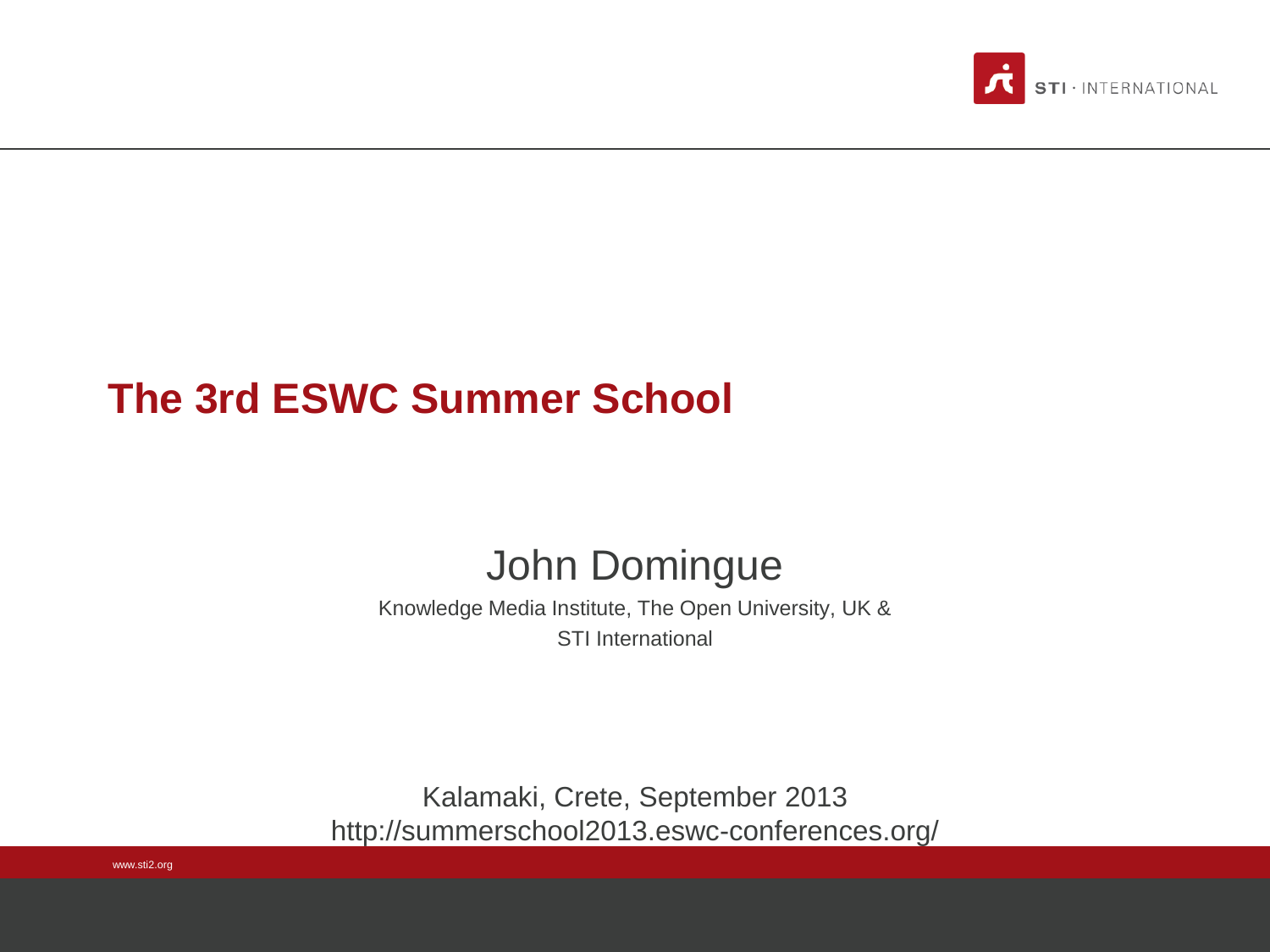

## **WHERE ARE WE?**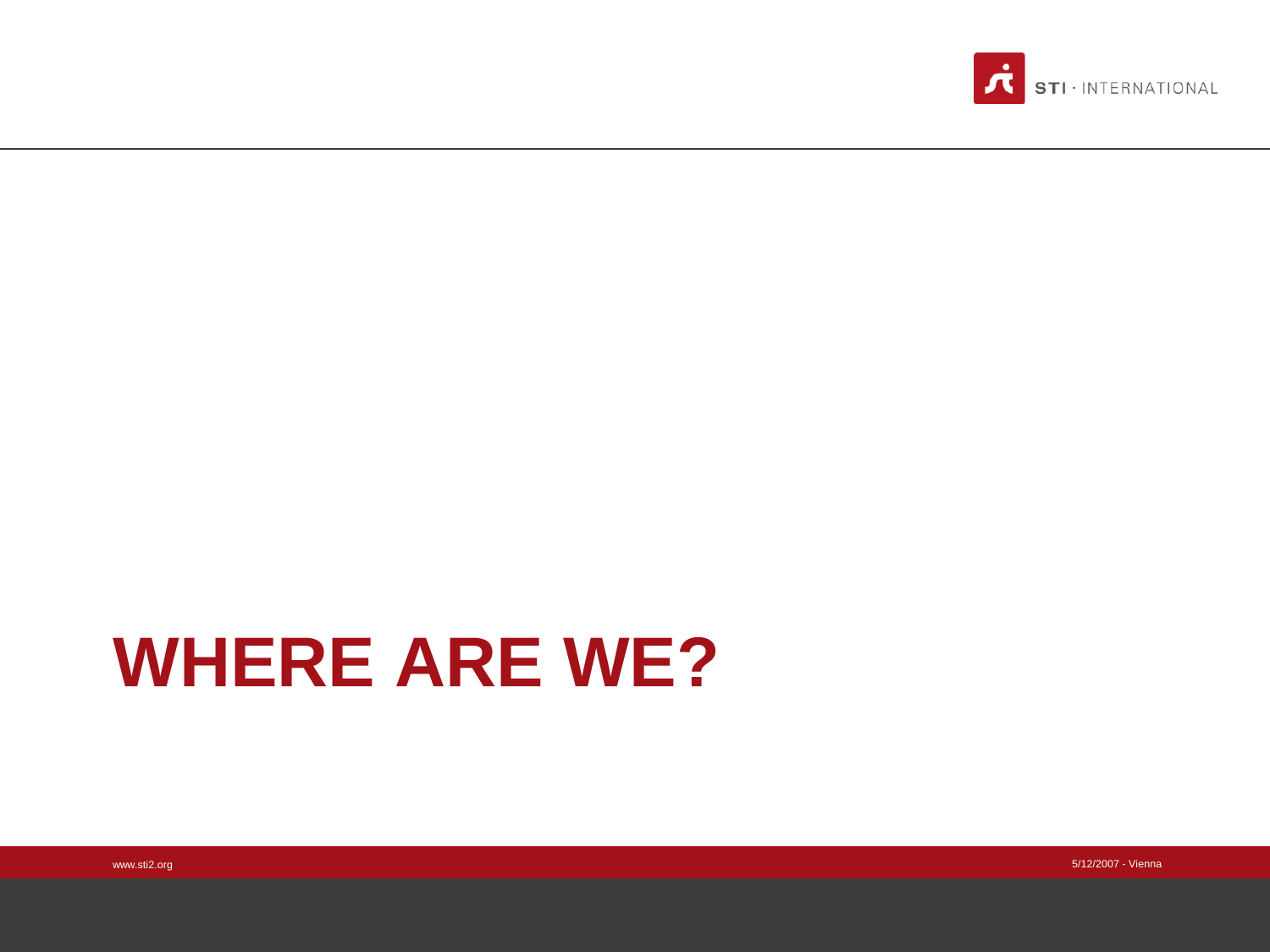#### **Crete**



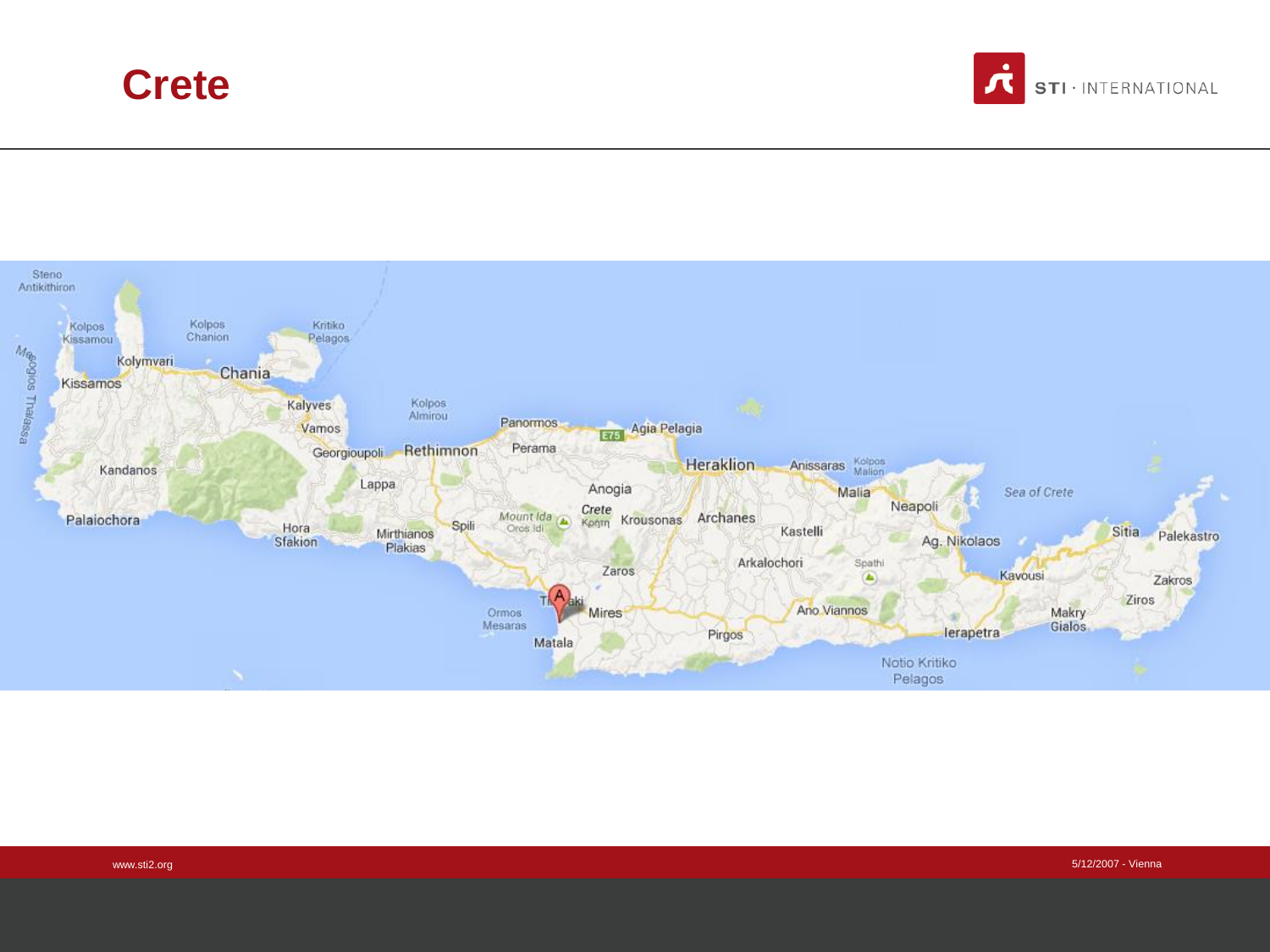



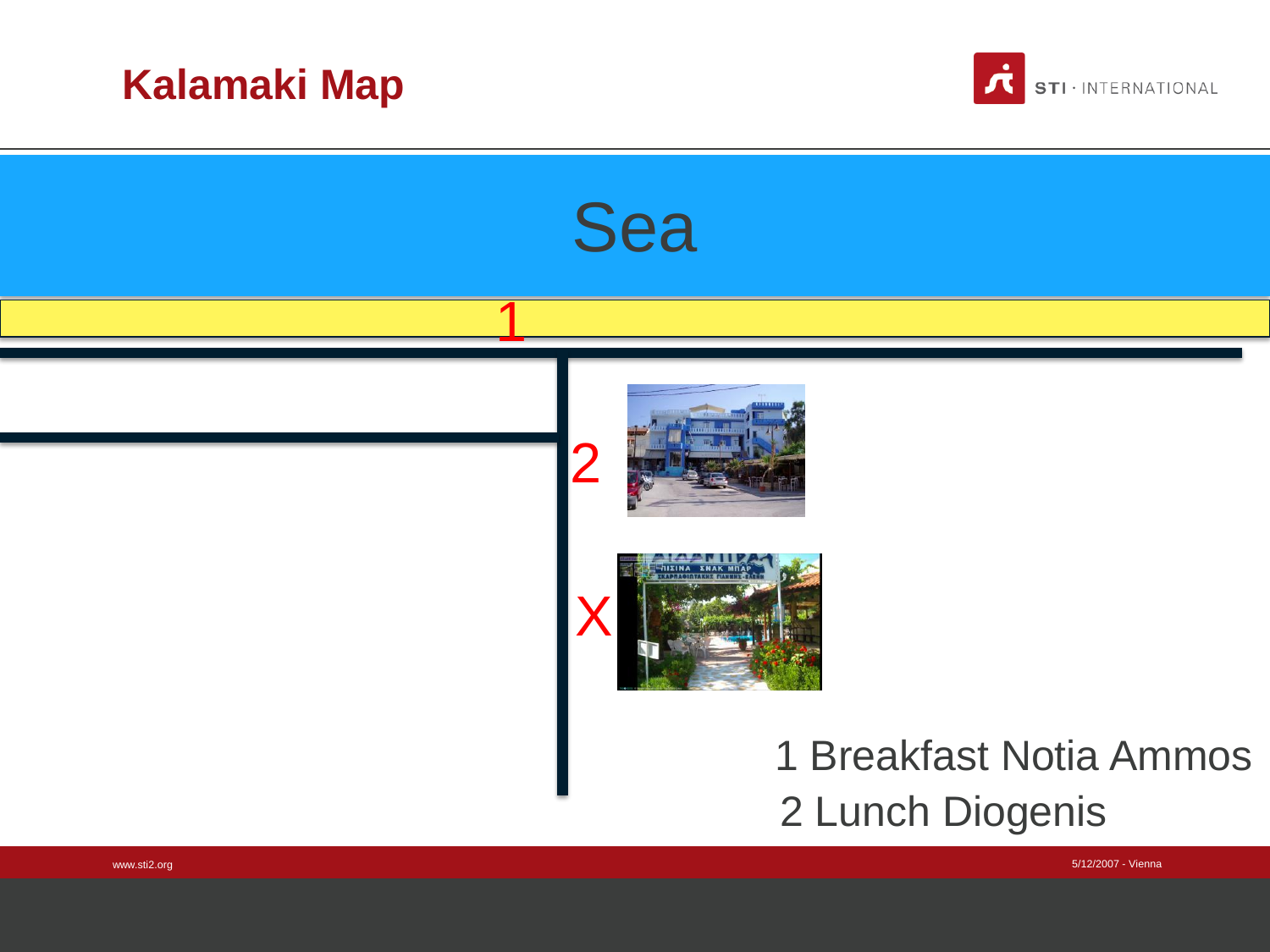#### **Kalamaki and Baby Turtles**



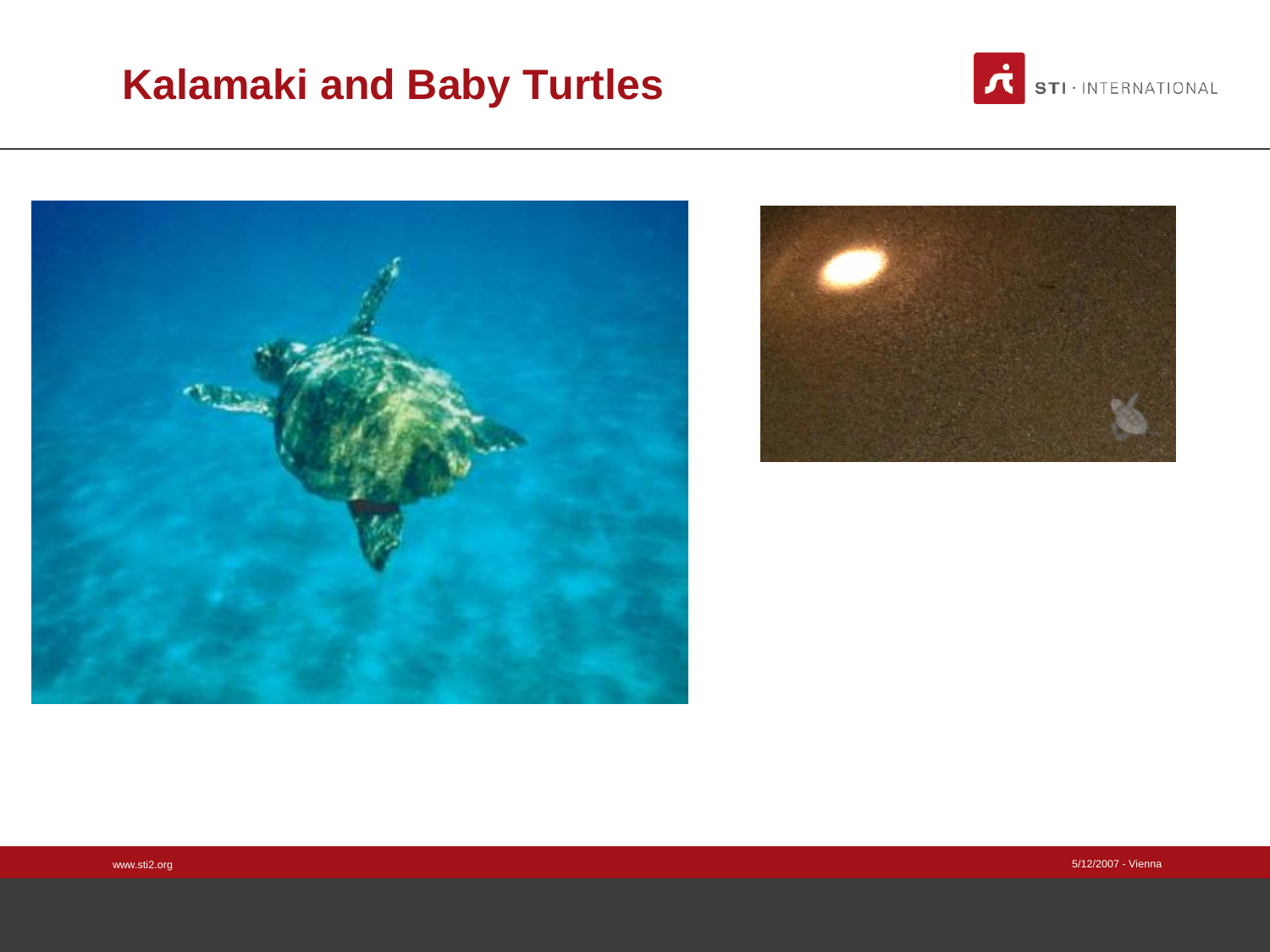

### **WHY ARE WE HERE?**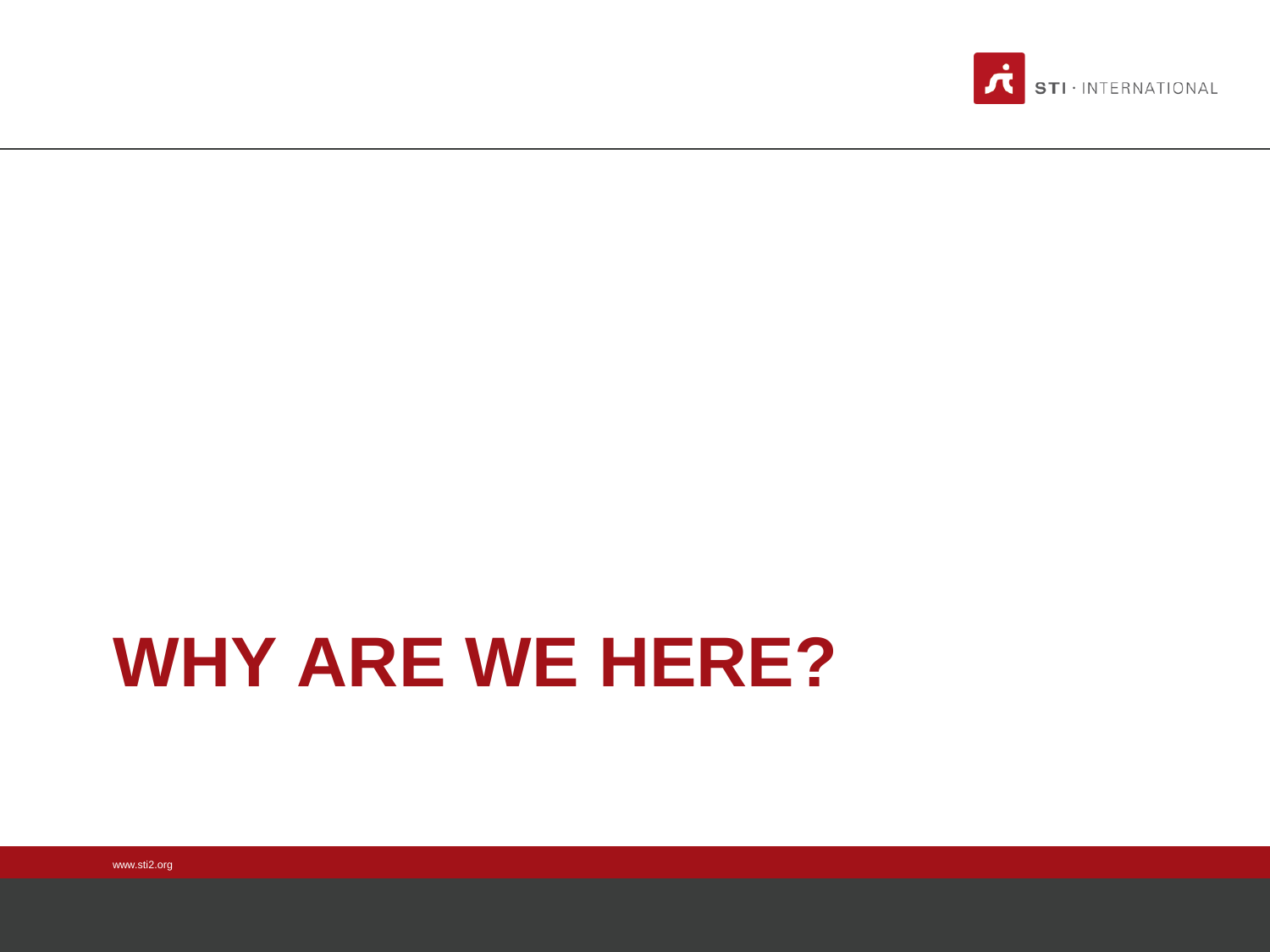



- KnowledgeWeb Network of Excellence
	- Summer school in Cercedilla (est. 2003)
	- ESWC Conference (ESWS) (est. 2004)
- REWERSE Reasoning Summer School (est. 2005)
- Asian Semantic Web School (est. 2007)
- Semantic Computing Summer School in Berkeley (est. 2009)
- 1st ESWC Summer School (2011)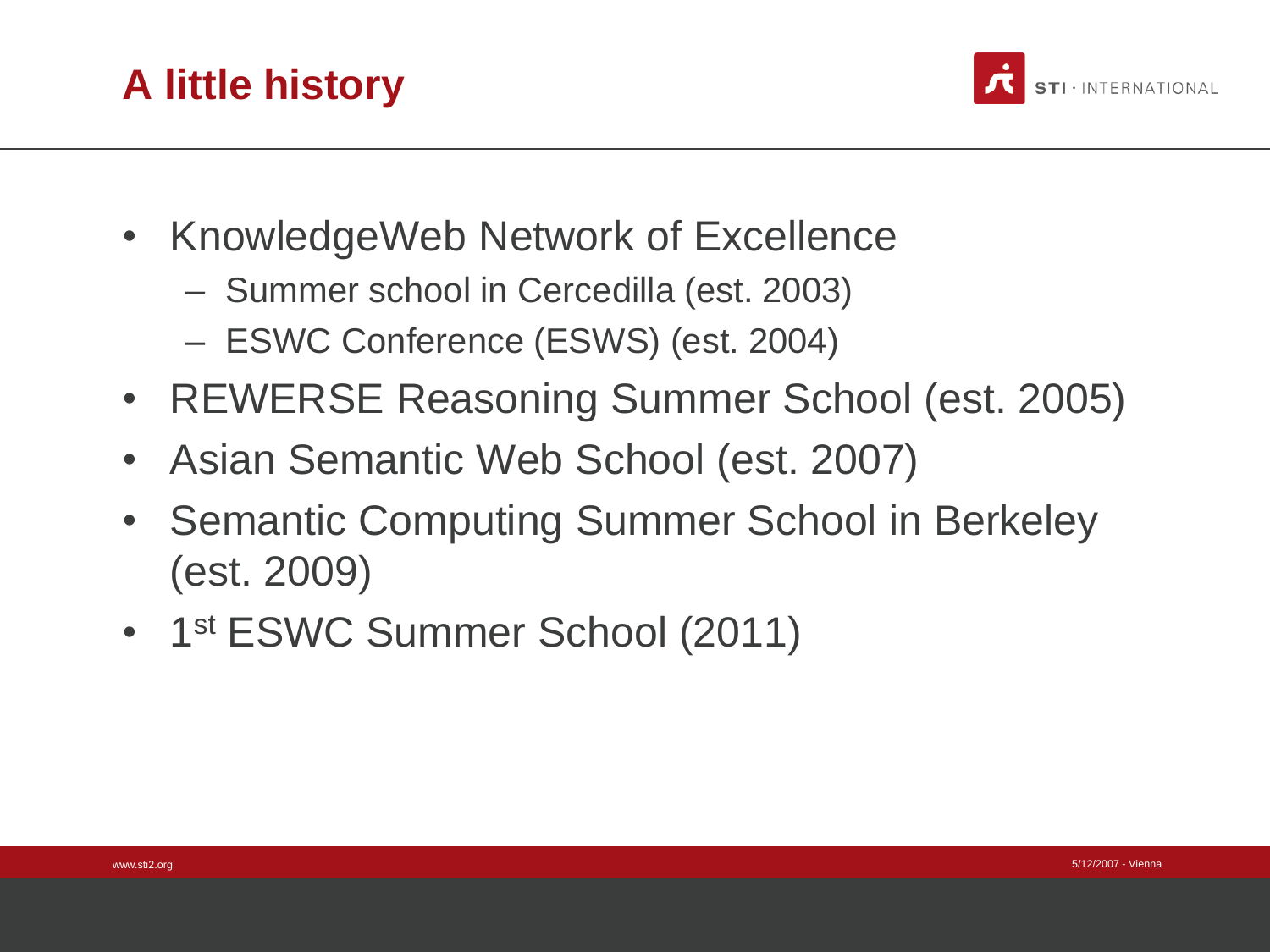#### **Developing the next SW generation**



**AI Ten to Watch** 



Marta Sabou MODUL University Vienna

# **Intelligent Systems**



Mathieu d'Aquin The Open University



Tom Heath **Talis** 



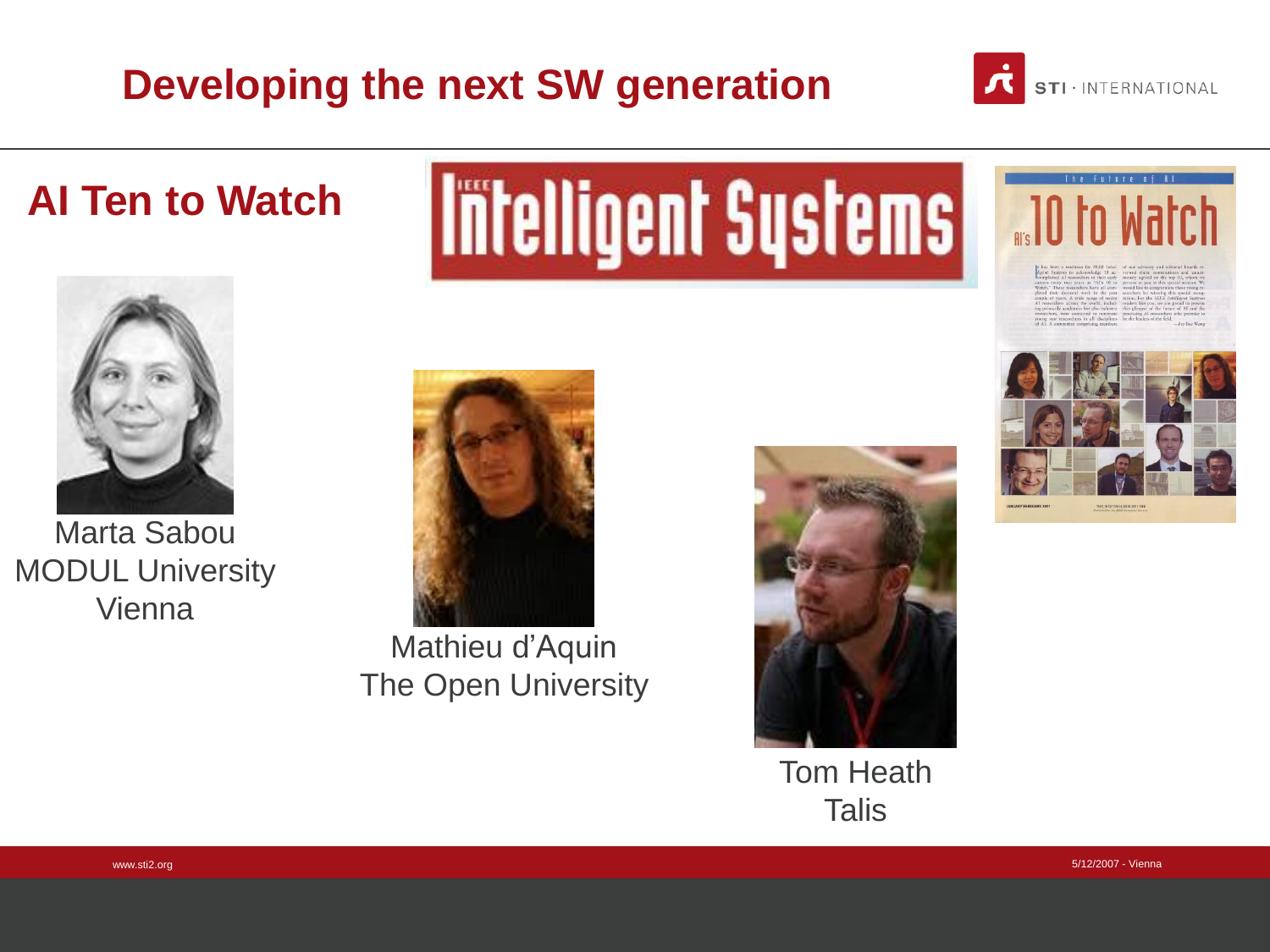#### **Becoming (very) Famous Semantic Web Scientists**



- Semantic Web research area
	- Technical knowledge and skills
- Non-technical knowledge and skills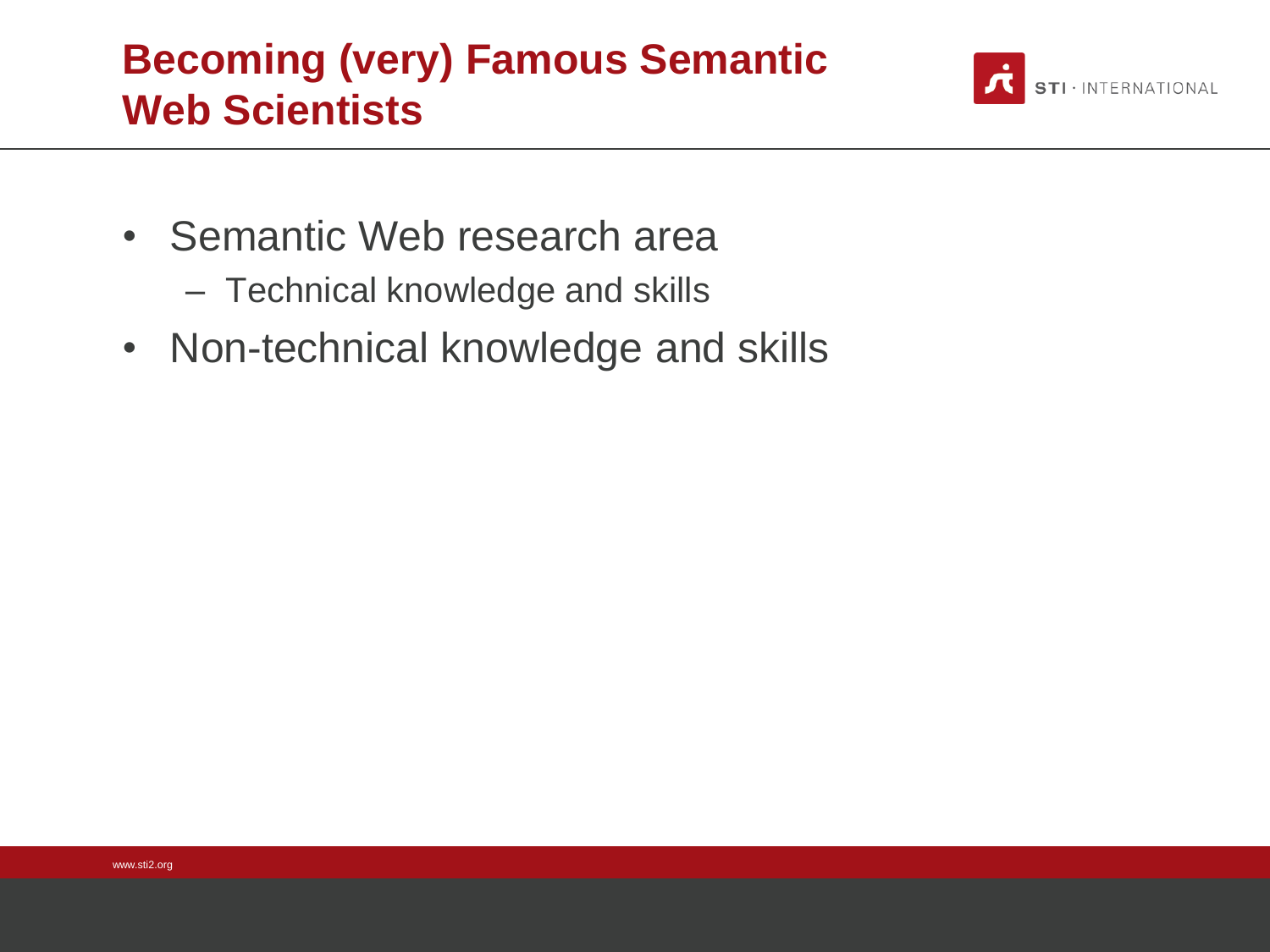### **NON-TECHNICAL KNOWLEDGE AND SKILLS**

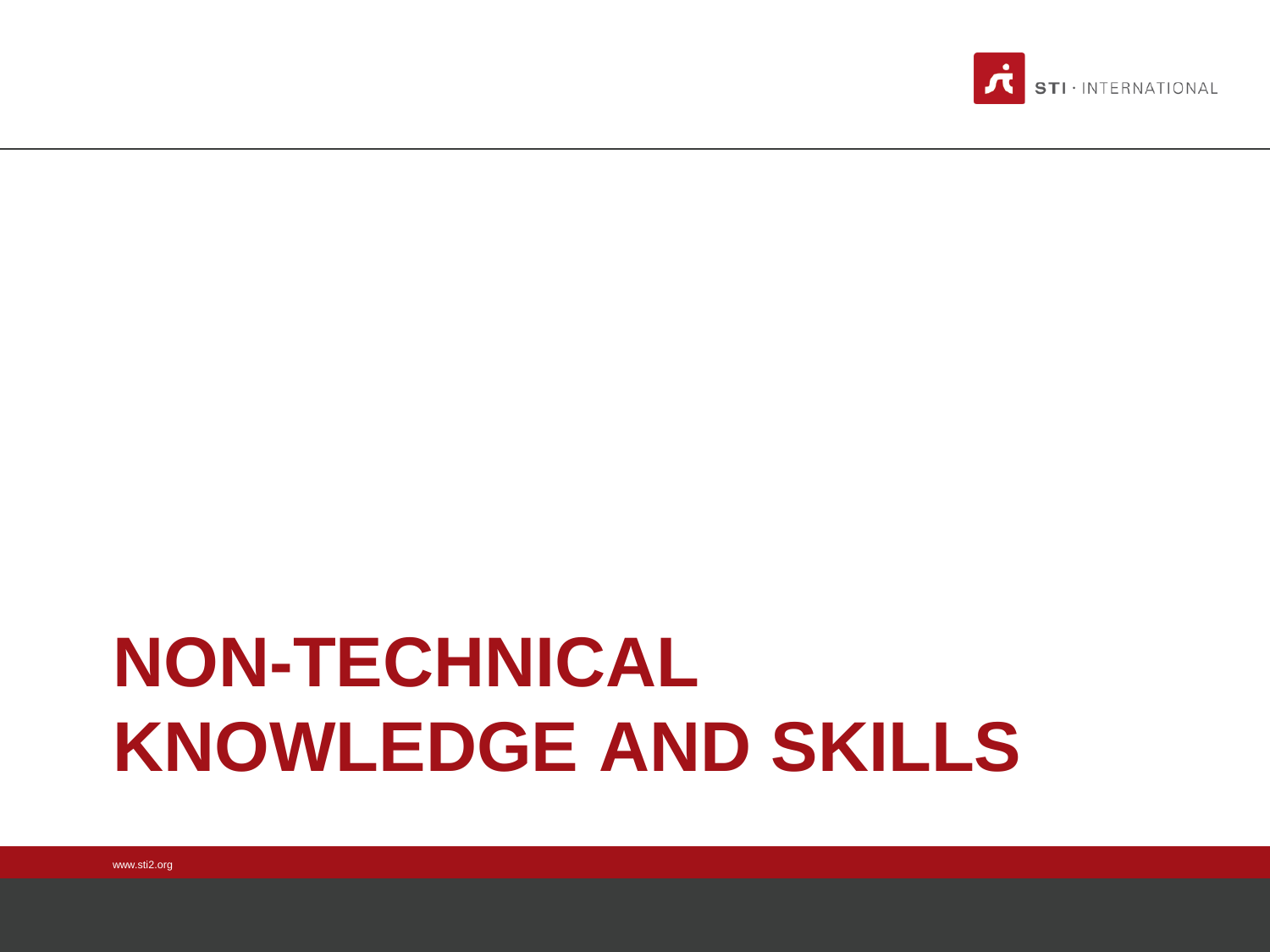#### **Non Technical Topics**



- Communication skills
	- Presentation skills
	- Communication in meetings
	- Communication with your supervisor/boss/staff/peers
- Collaboration skills
- Leadership skills
- Social skills
- Sunny dispositionness

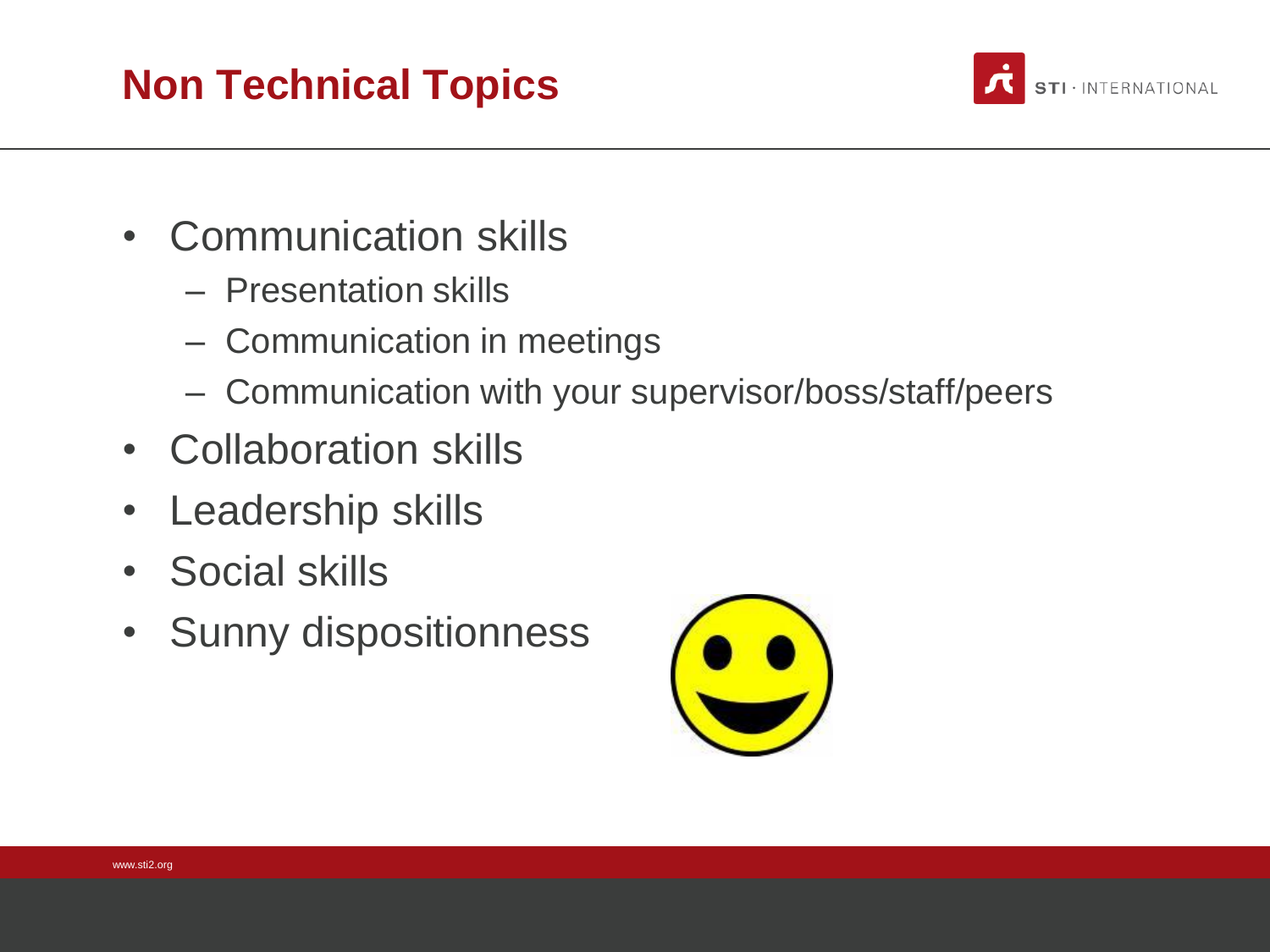### **HOW ARE WE GOING TO ACHIEVE THIS?**

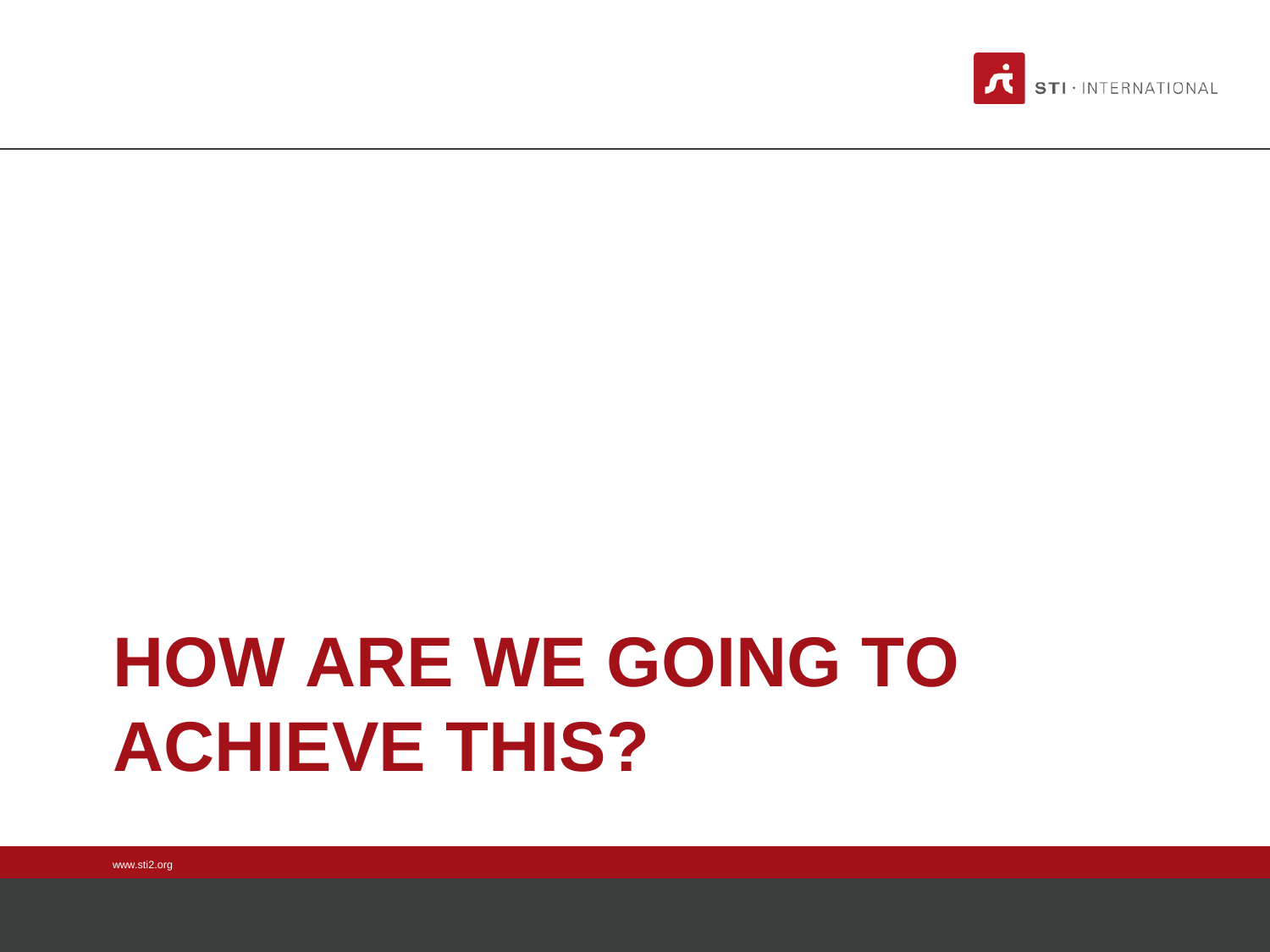#### **Organisational Support**





*Aneta Tumilowicz* Administration



*Fabian Flöck* Community Manager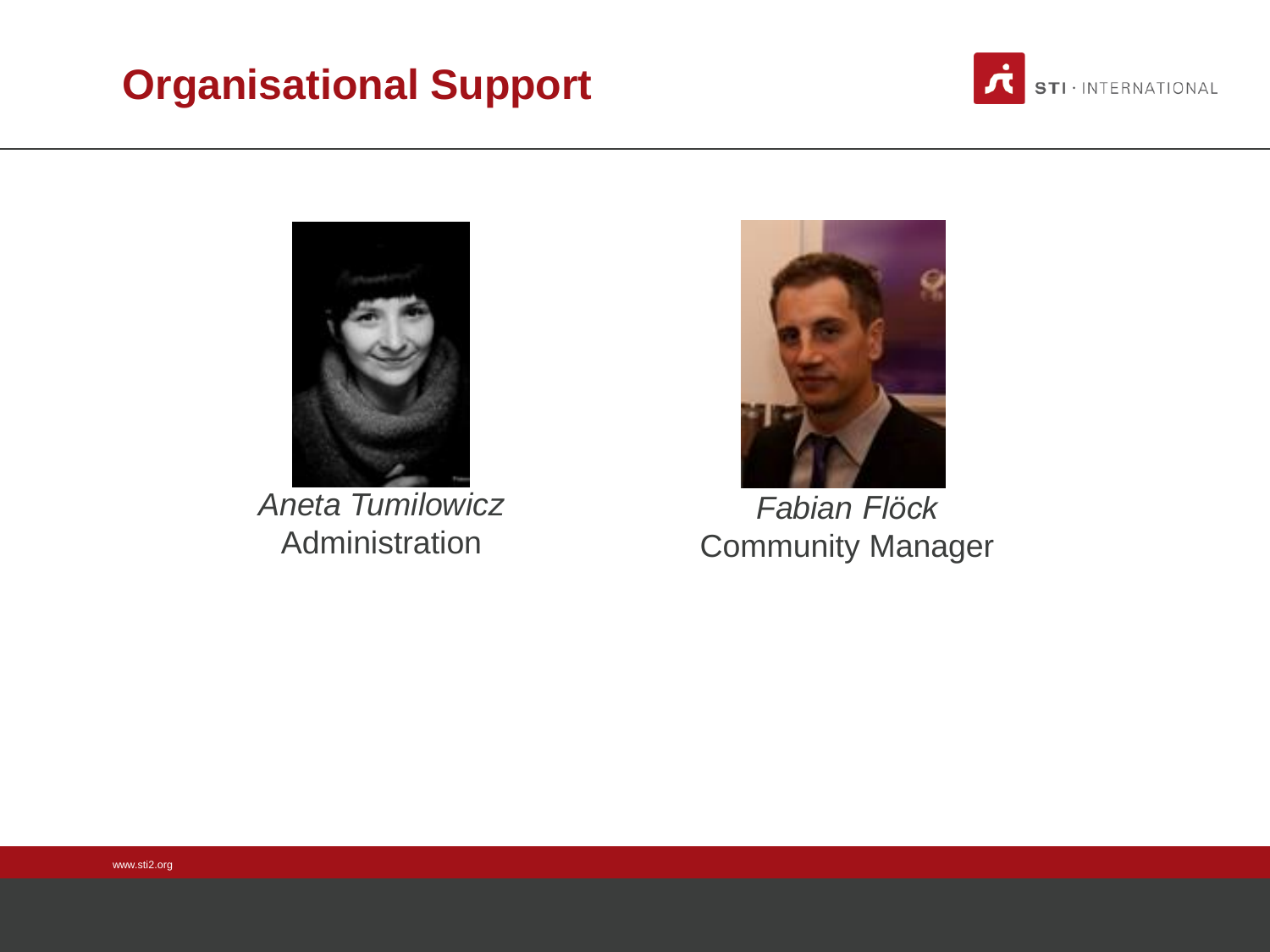#### **Learning by doing, interacting and critiquing**



- Practical, constructivist orientation
	- **Tutorial sessions** are followed by **hands-on practical sessions**
	- Students produce their own work in a **mini-project**
- Intensive interaction with peers and experts
	- Both informally and through formal events, such as miniproject and **poster session**
- Formal tutorial and practical sessions augmented by **invited talks** of a broader nature by recognised authorities in the field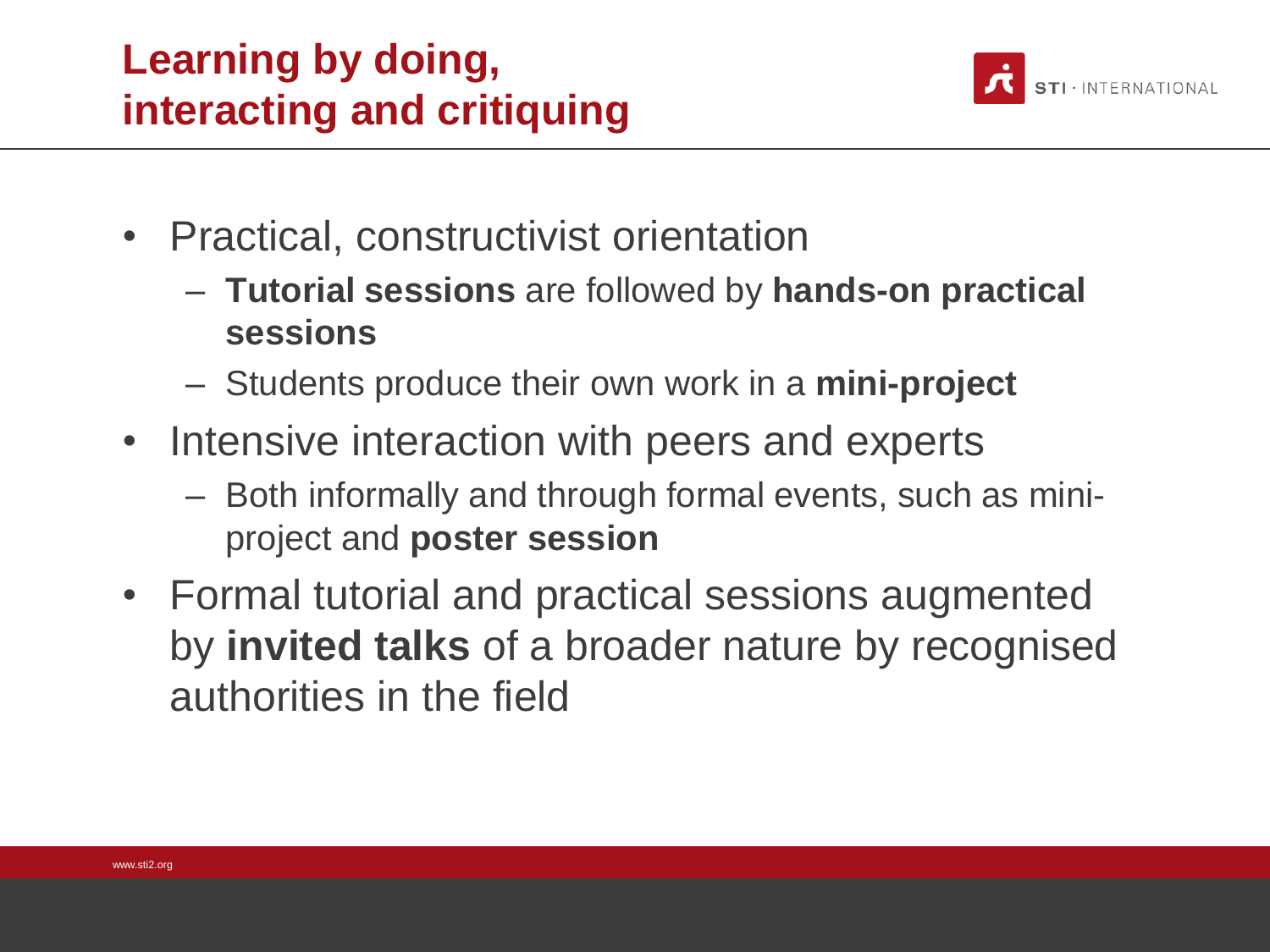





*Aiden Hogan* Intro, Querying, SW Languages & standards



Intro, Querying, SW Languages & standards



*Marko Grobelnik* Big Data Mgt & Analytics



*Maribel Acosta* Providing, publishing and consuming Linked Data



*Barry Norton* Providing, publishing and consumption



*Elena Simperl* Building and Using Ontologies **Posters**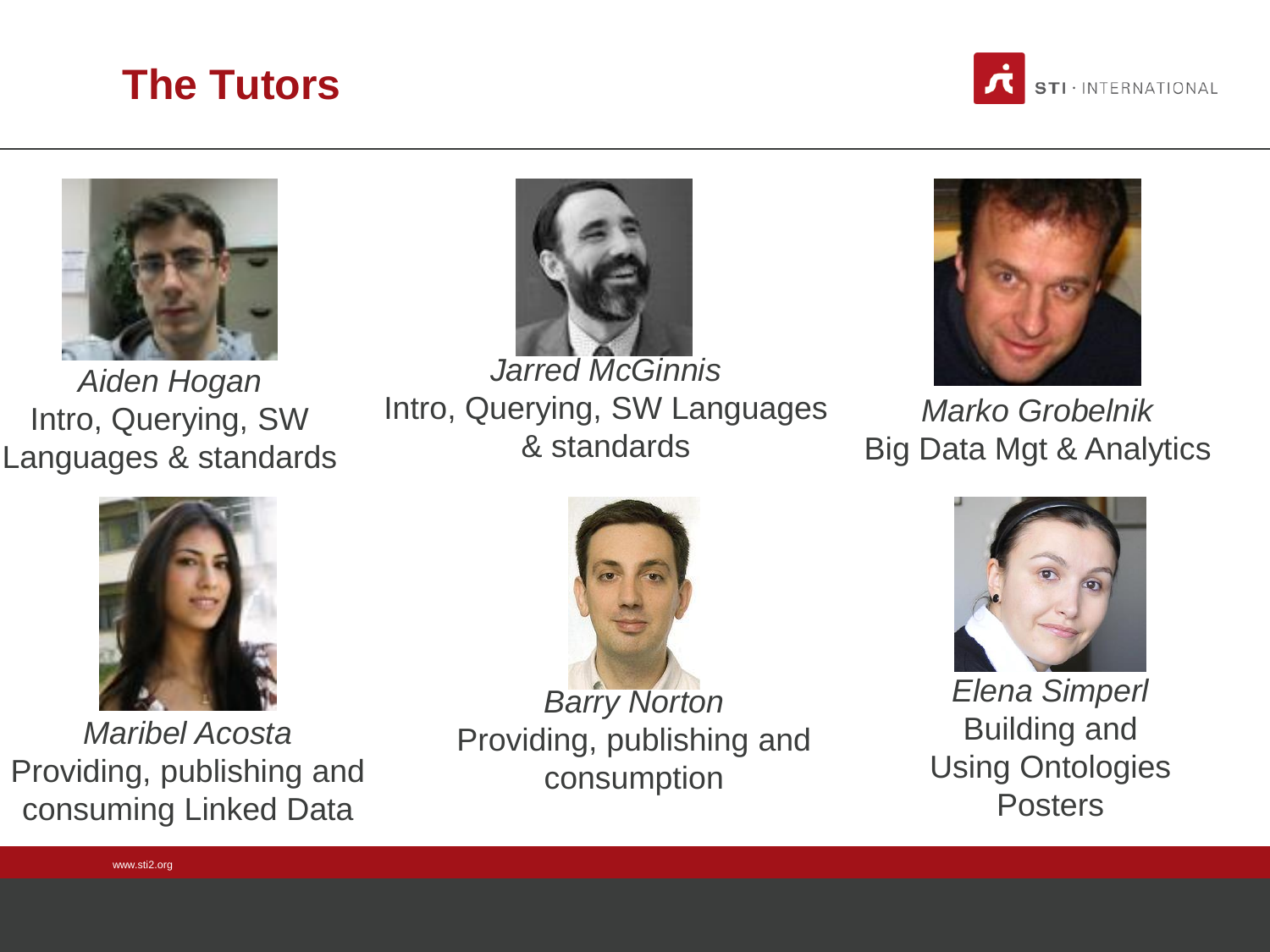### **Euclid Project Learning Resources**



EUCLID is a European research project, facilitating professional training for data practitioners, who aim to use Linked Data in their daily work. EUCLID delivers a curriculum implemented as a combination of living learning materials and activities (eBook series, webinars, face-to-face training), validated by the user community through continuous feedback.

http://www.euclid-project.eu/resources/learning-materials/

#### **Euclid Project Webinars**

**EUCLID Module 1: Introduction and Application Scenarios** 

This module introduces the main principles of Linked Data, the underlying technologies and background standards. It provides basic knowledge for how data can be published over the Web, how it can be queried, and what are the possible use cases and benefits. As an example, we use the development of a music portal (based on the MusicBrainz dataset), which facilitates access to a wide range of information and multimedia resources relating to music. The module also includes some multiple choice questions in the form of a quiz, screencasts of popular tools and embedded videos.



Course (includes screencasts and exercises)

iTunesU

Slides

Webinar I

Webinar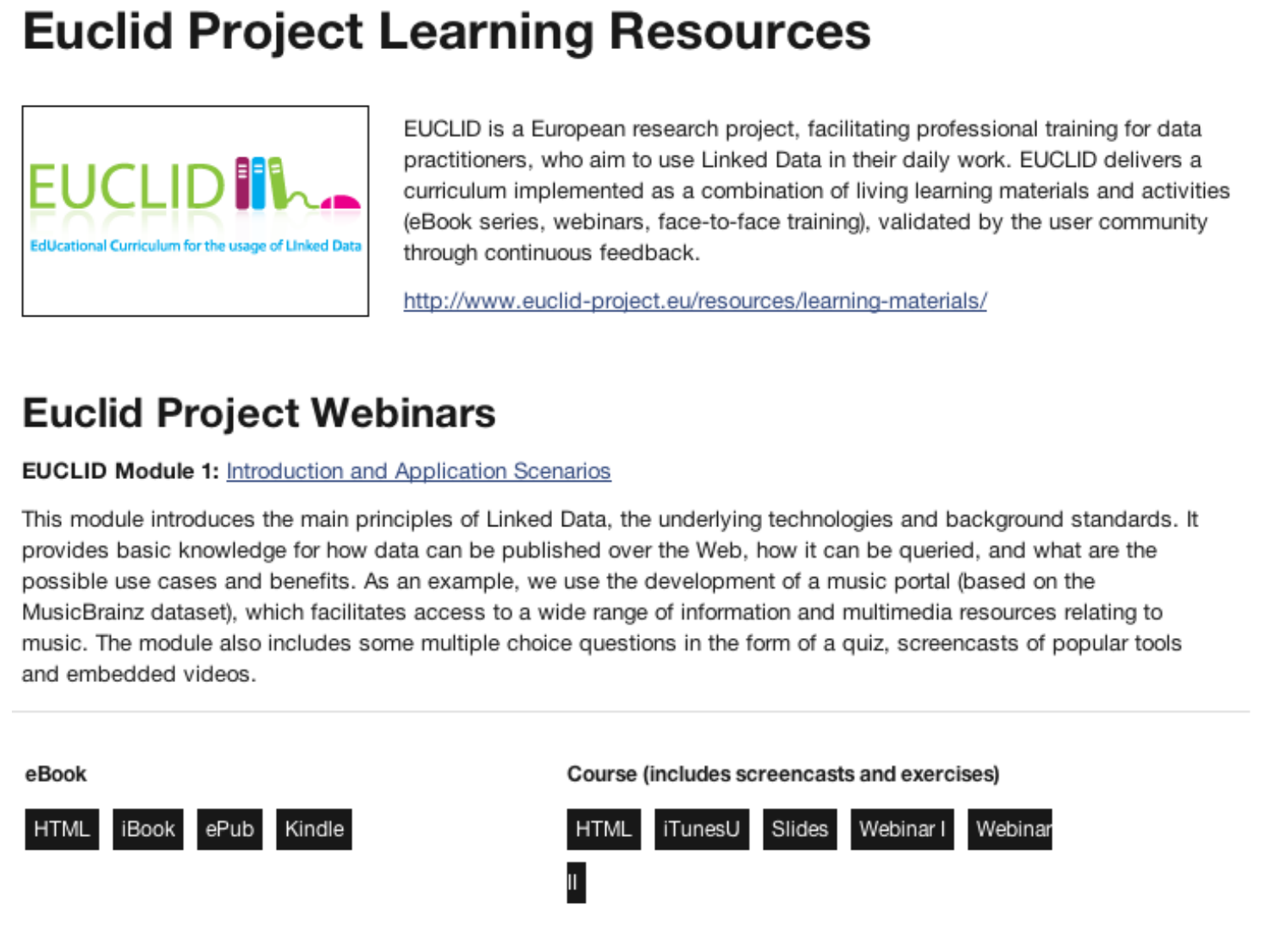No Service マ ※

12:26

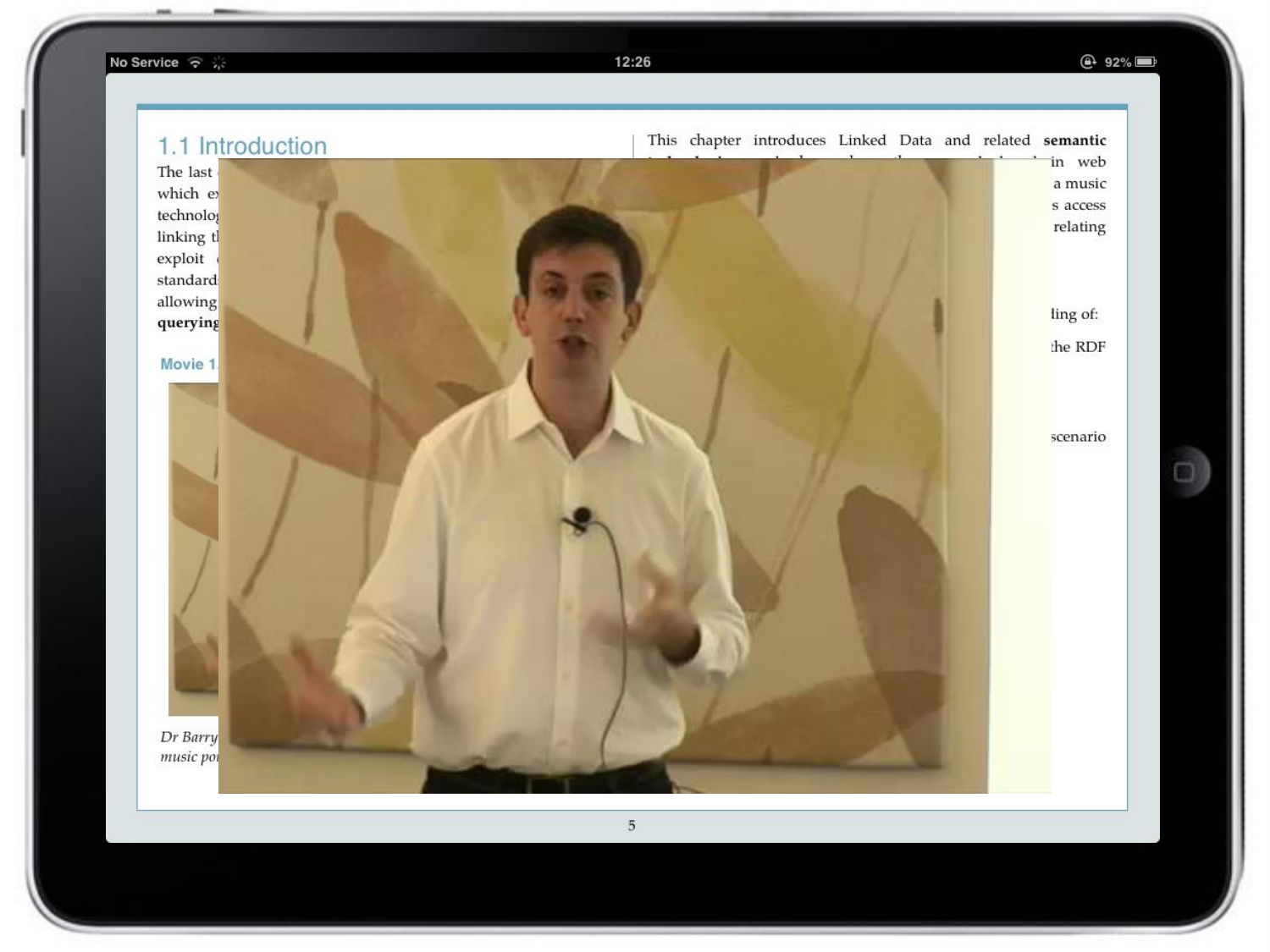#### **Keynote Speakers**





*Stefan Decker* DERI National University of Ireland **Galway** 



*Steffen Staab* University of Koblenz-Landau



*Kieron O'Hara* University of Southampton

www.sti2.org



*Vassilis Christophides* University of Crete



*Marko Grobelnik* Josef Stefan Institute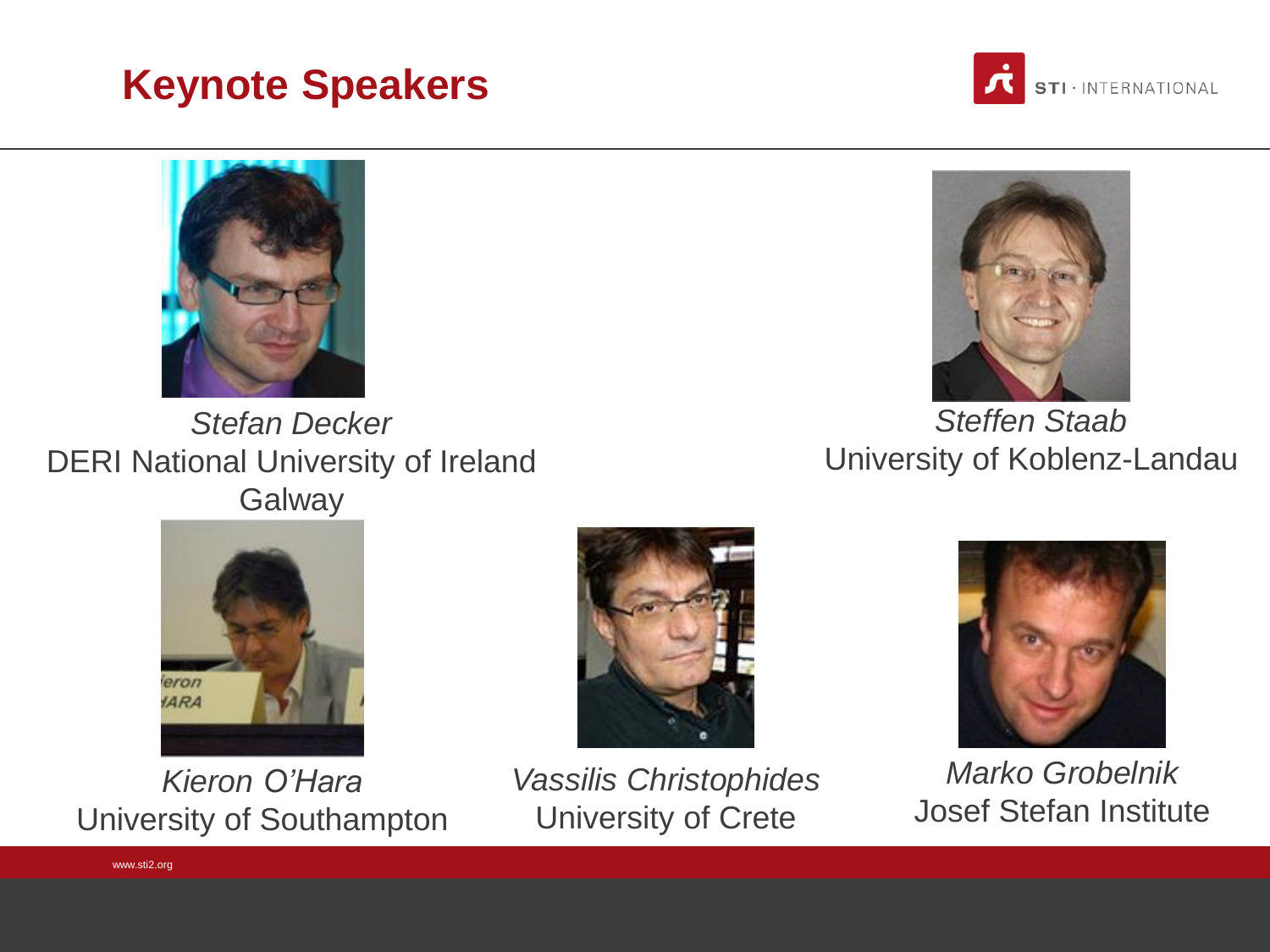- Co-ordinated by Fabian Flöck
- Collaborative work in groups of 4 or 5
- Key component of implementation of constructivist/hands-on ethos
- Key objectives
	- Explore a research issue in some depth
	- Experience collaborative work under time pressure
	- Have fun
	- Maybe win a prize
		- Student presentations (10 min per group) on Saturday am
		- Presentations to Fabian by Dinner on Friday!





#### **Mini-Project**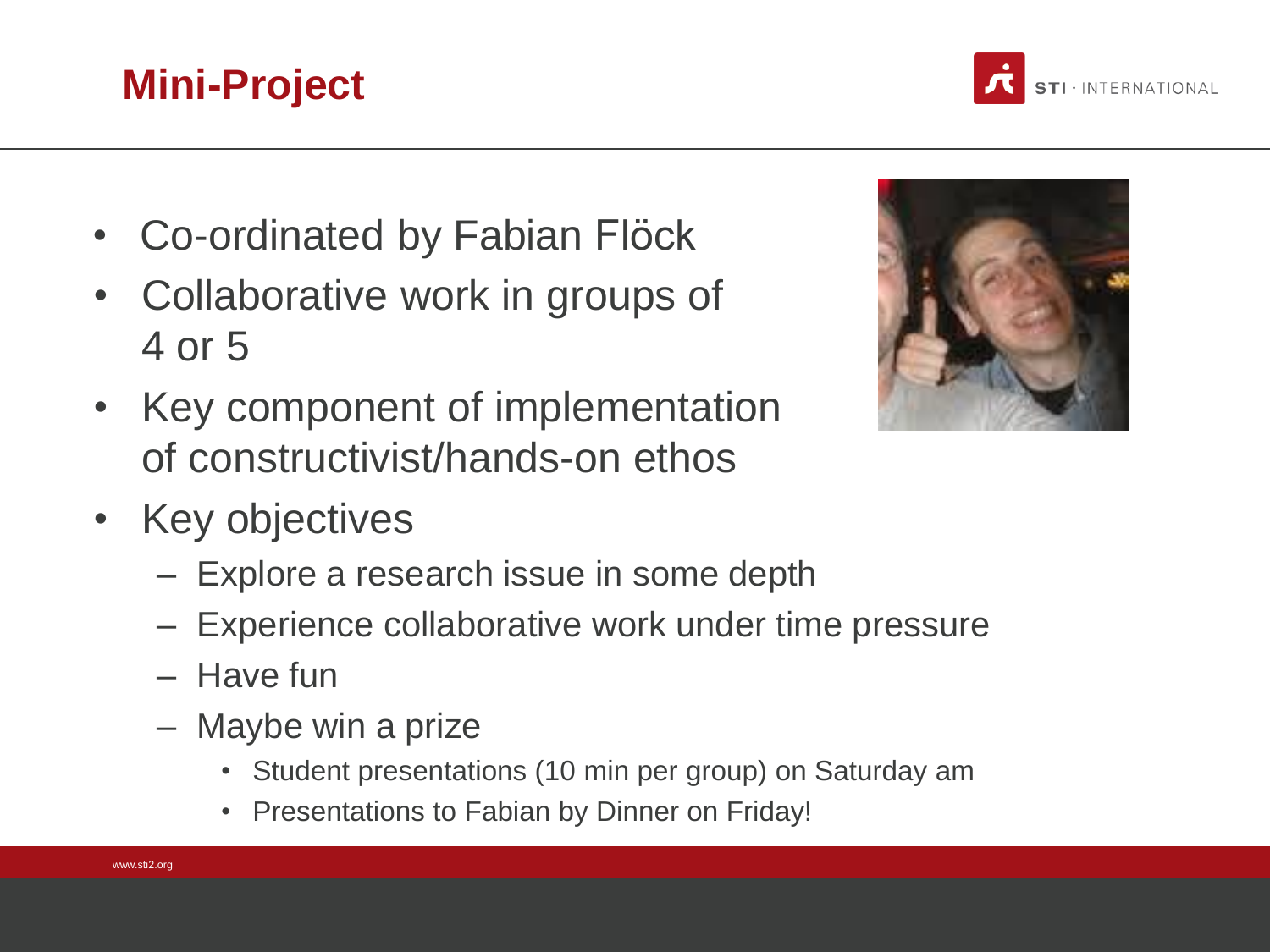

#### **Mini-Project: What we ask from you**

- Be creative!
	- Focus on idea generation and functional design, rather than implementation
	- Get approval from a tutor!
- Collaborate with your team members
- Best projects tend to focus on interesting and novel application of semantic technologies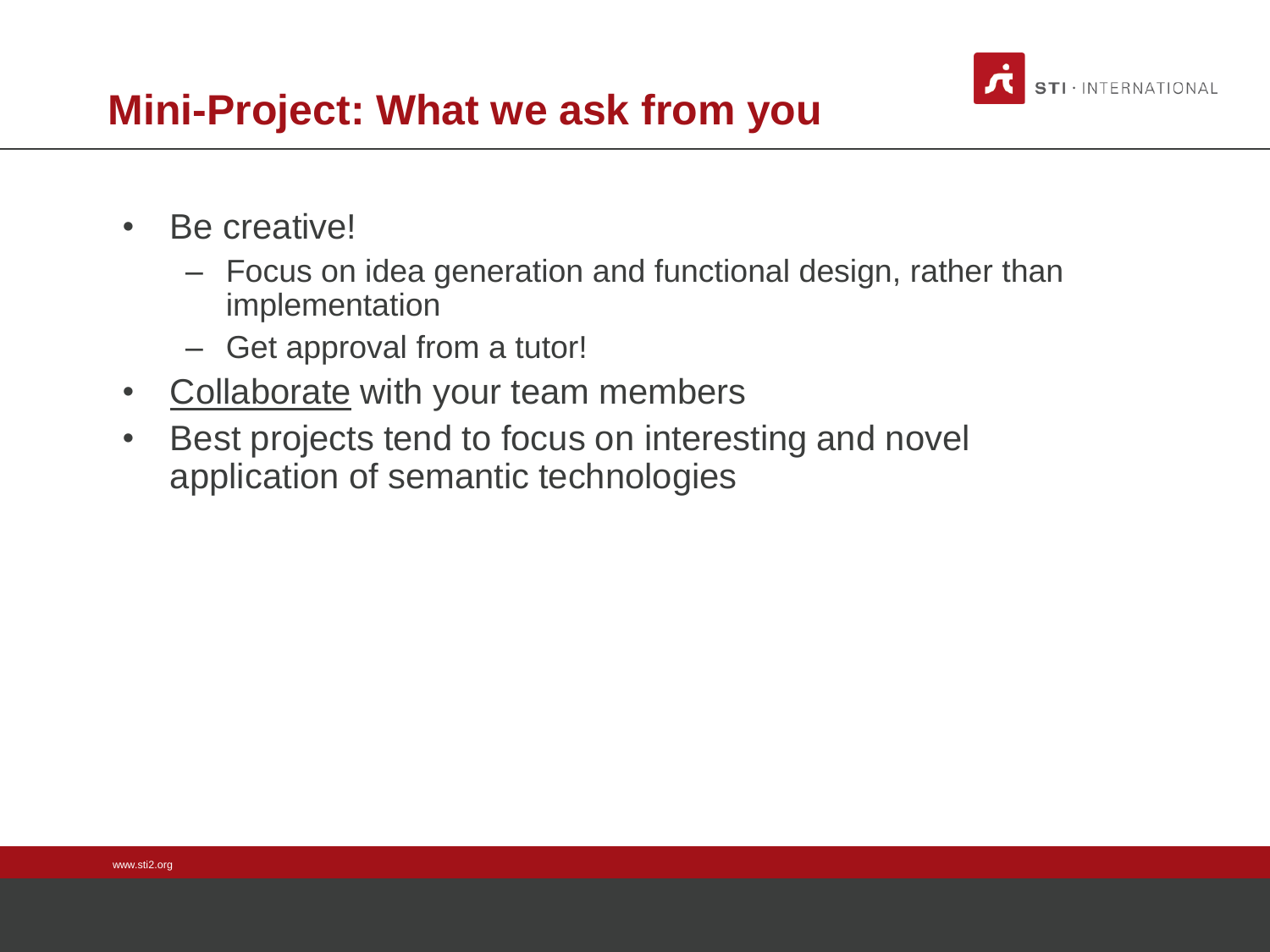#### **Publications from mini-projects**



- Cregan, A., Mochol, M., Vrandecic, D. and Bechhofer, S. (2005) *Pushing the limits of OWL, Rules and Protege - A simple example.* In Bernardo Cuenca Grau, Ian Horrocks, Bijan Parsia, Peter Patel-Schneider, OWL: Experiences and Directions, Co-located with ISWC 2005, Galway, Ireland, November, 2005
- Mochol, M., Cregan, A., Vrandecic, D. and Bechhofer, S. (2008) *Exploring OWL and rules: a simple teaching case International* Journal of Teaching and Case Studies (IJTCS), 1, (4), Seiten 299 - 318, November, 2008
- Tanasescu, V. and Streibel, O. (2007) *Extreme Tagging: Emergent Semantics through the Tagging of Tags*. Workshop: International Workshop on Emergent Semantics and Ontology Evolution (ESOE 2007), in conjunction with the ISWC 2007 Conference, Busan, Korea.
- Thalhammer, A., Ermilov, T., Nyberg, K., Santoso, A. and Domingue, J. (2011) *MovieGoer - Semantic Social Recommendations and Personalised Location-Based Offers,* Poster at International Semantic Web Conference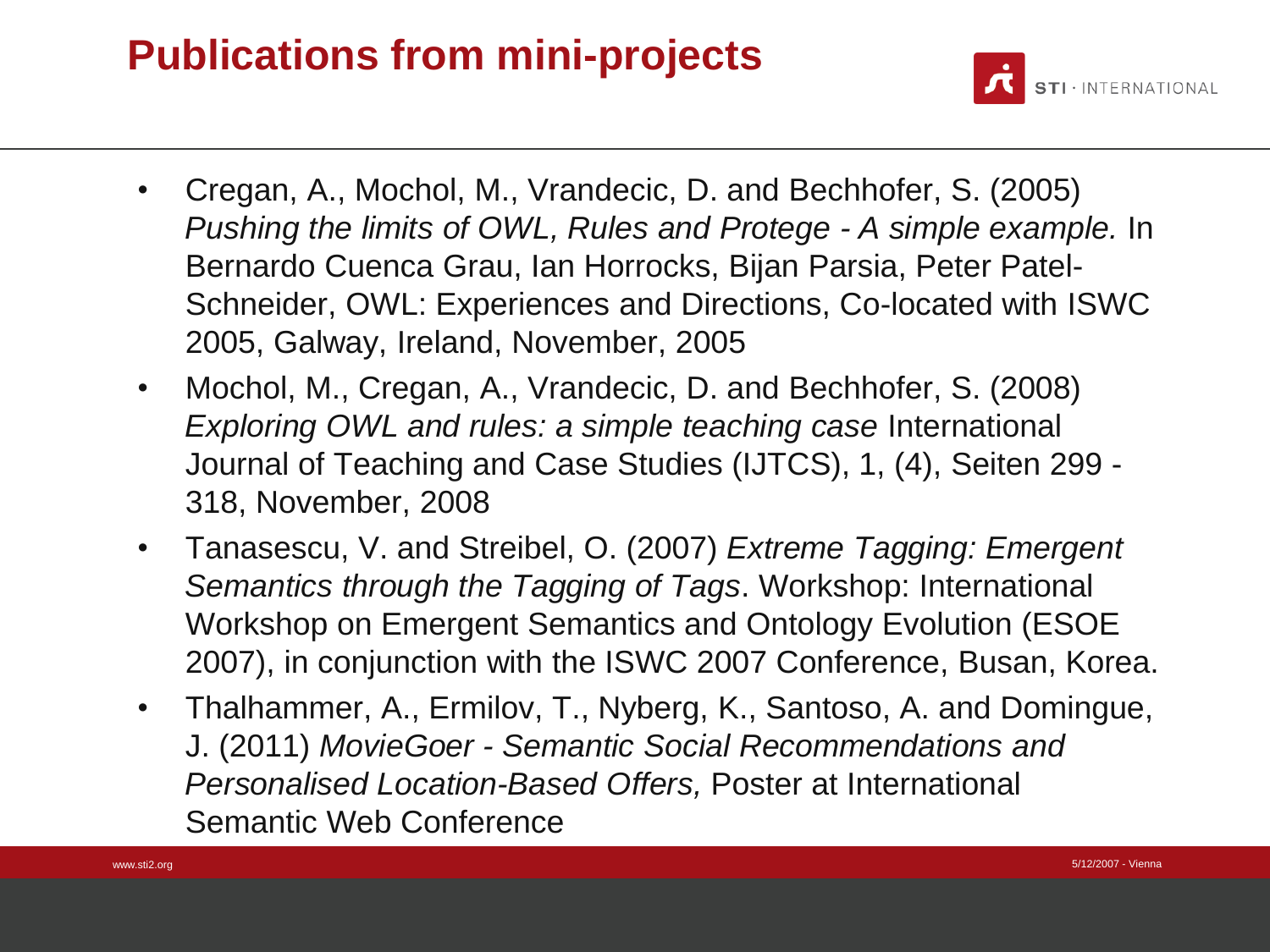#### **Poster Session**

- Coordinated by Elena
- Every attendee presents a poster!
	- Typically on PhD topic
	- Put posters up between 5 and 8 today and tomorrow
- Each poster will be assigned a tutor
- Enables you to get high quality feedback on your ideas
- You get a glimpse of what each of you are doing
	- Help in formation of mini-project groups
- Prize for the best poster
- Posters too can be published!
- Aurona Gerber, Alta Van der Merwe and Andries Barnard. A Functional Semantic Architecture. European Semantic Web Conference, 2008



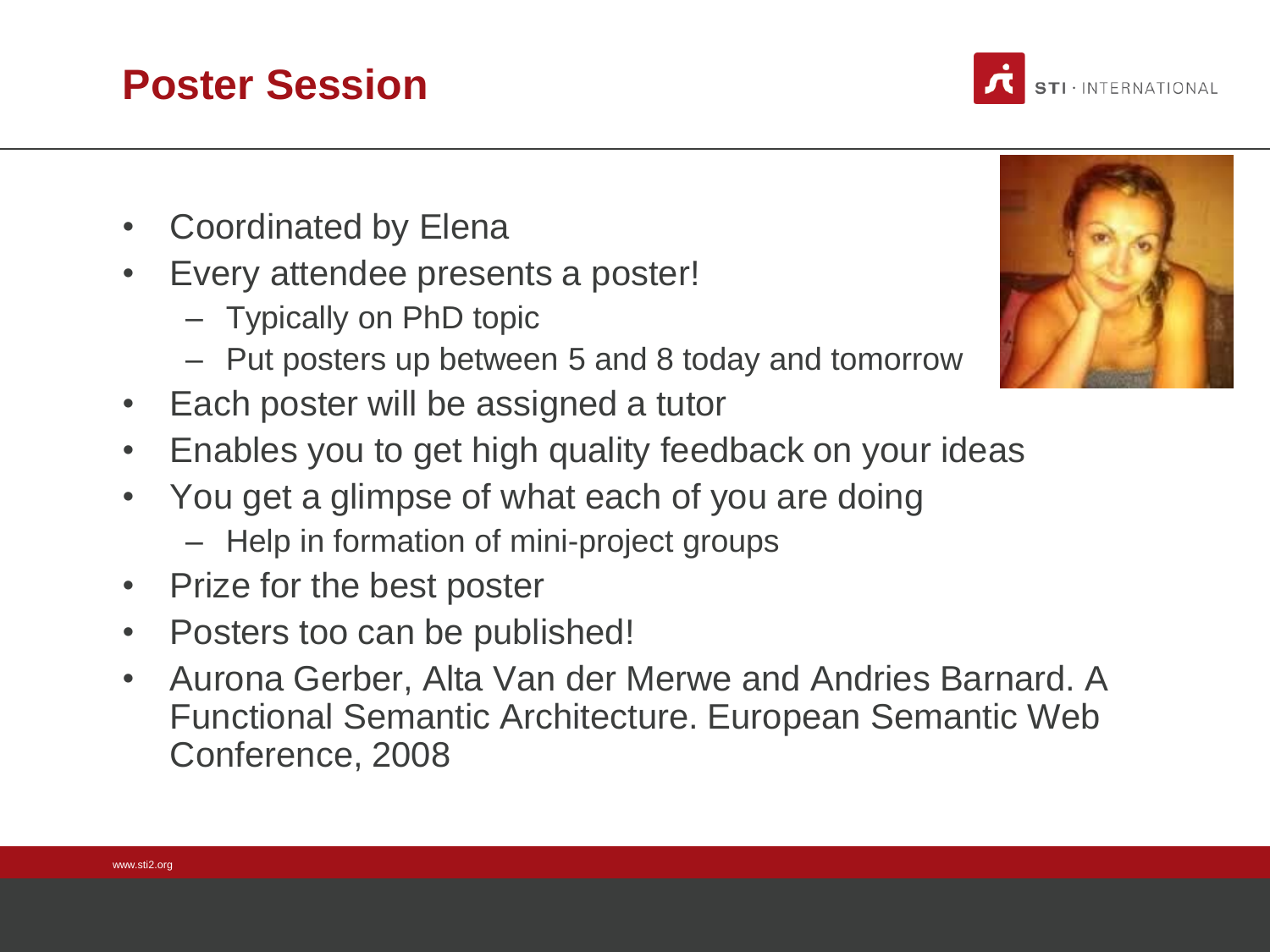#### **Summer School Timetable (Monday)**



- 08:15 09:00 Registration
- 09:00 09:15 Opening: John Domingue
- 09:15 10:15 **Keynote: Stefan Decker, DERI, National University of Ireland**
- 10:15 10:30 Coffee break
- 10:30 12:30 Tutorial: Introduction to Linked Data: background technologies and standards, motivating application scenario Aidan Hogan & Jarred McGinnis
- 12:30 14:00 Lunch break
- 14:00 15:00 Tutorial: Querying Linked Data Aidan Hogan & Jarred McGinnis
- 15:00 17:00 *Hands-on: Semantic Web Languages and Standards* Aidan Hogan & Jarred McGinnis
- 20:00 Poster session and opening reception Elena Simperl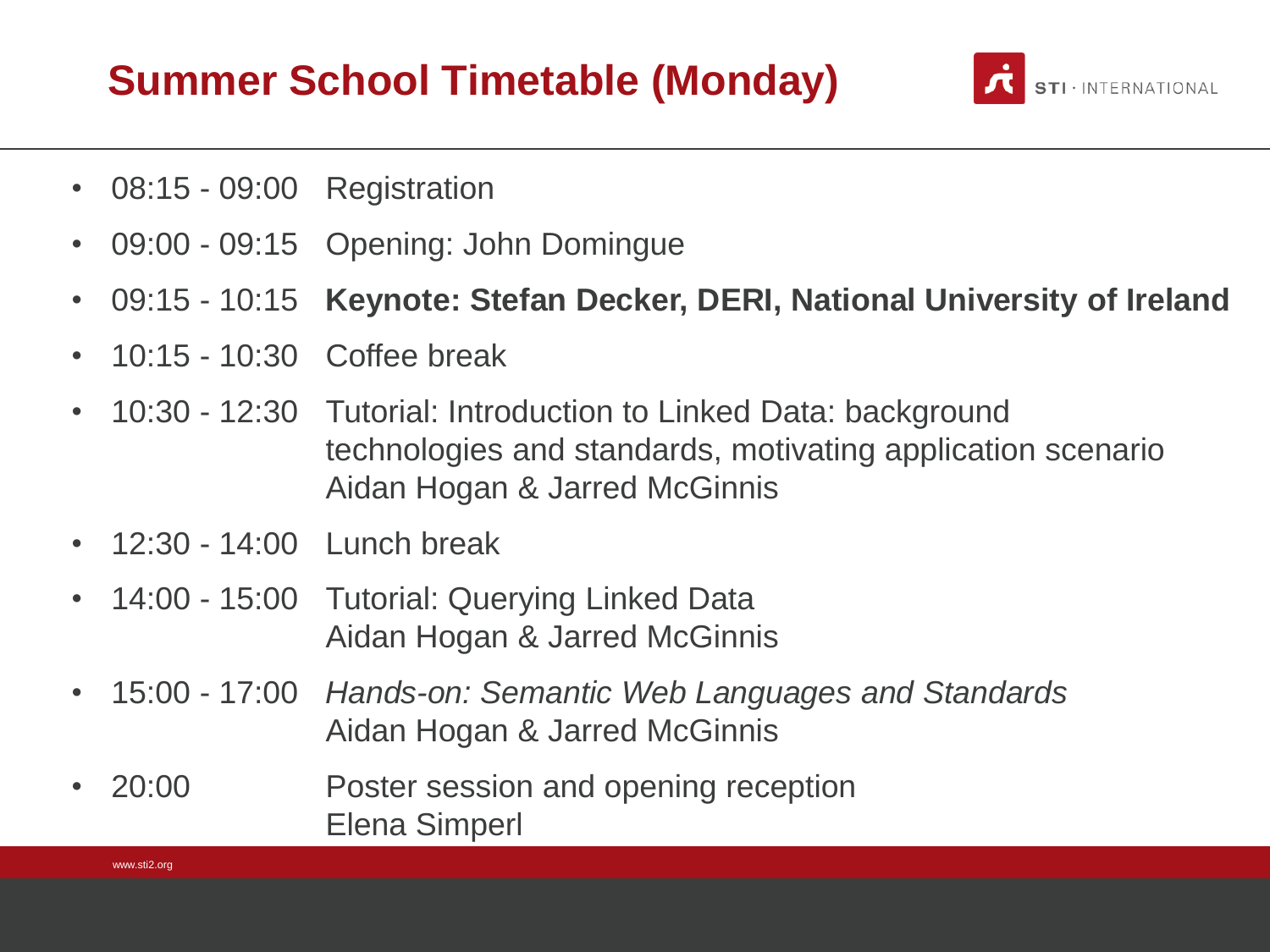#### **Summer School Timetable (Tuesday)**



- 09:00 09:15 Administrative issues
- 09:15 10:15 **Keynote: Steffen Staab, University of Koblenz-Landau**
- 10:15 10:30 Coffee break
- 10:30 12:30 Tutorial: Providing Linked Data Maribel Acosta & Barry Norton
- 12:30 14:00 Lunch break
- 14:00 14:30 Student project kick-off (Fabian Flöck)
- 14:30 15:30 (continued) Tutorial: Providing Linked Data Maribel Acosta & Barry Norton
- 15:30 17:00 *Hands-on: Publishing and consuming Linked Open Data* Maribel Acosta & Barry Norton
- 20:00 Poster session continued and dinner Elena Simperl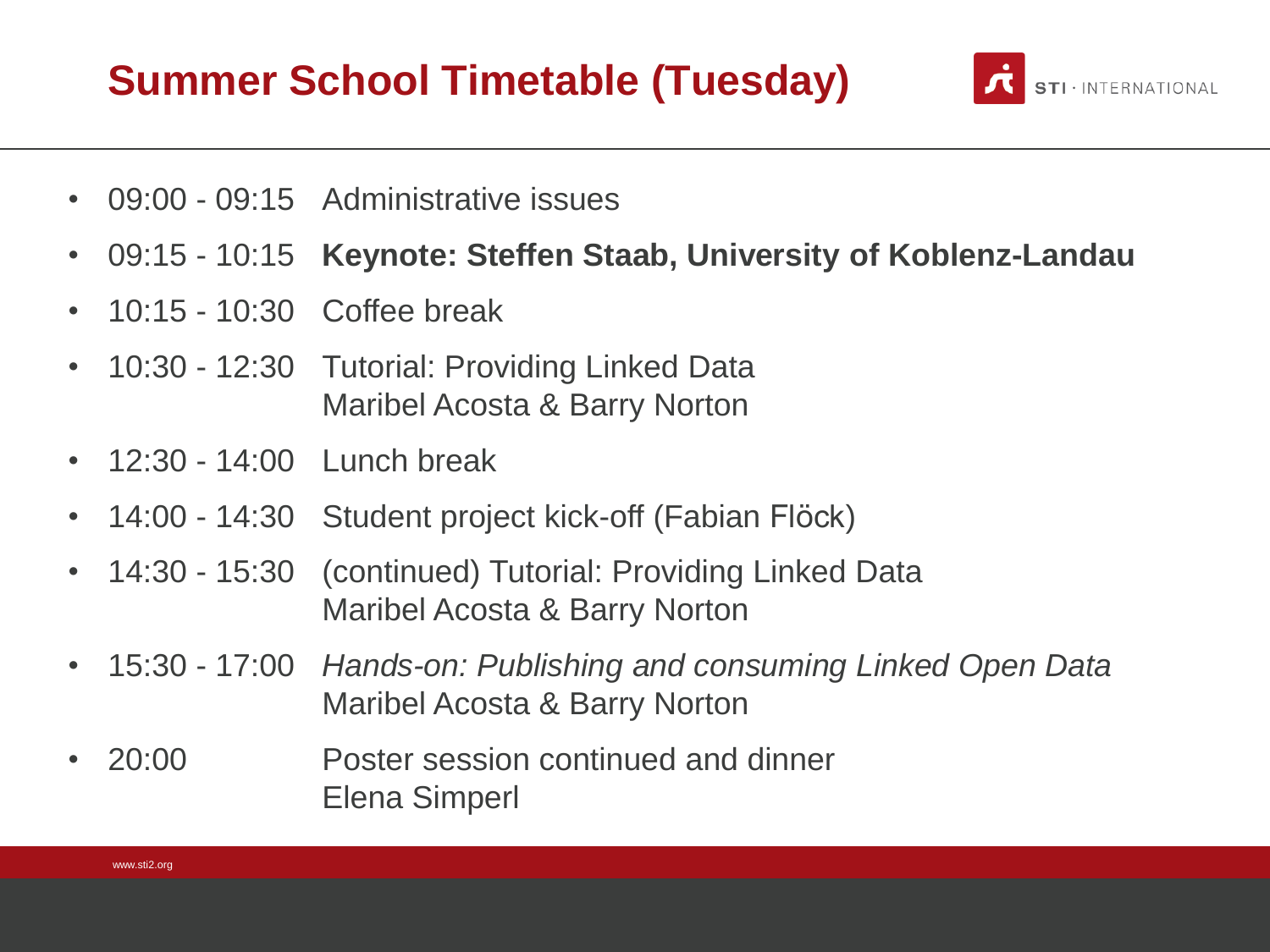#### **Summer School Timetable (Wednesday)**

- 09:00 09:15 Administrative issues
- 09:15 10:15 **Keynote: Kieron O'Hara, University of Southampton**

**STI** · INTERNATIONAL

- 10:15 10:30 Coffee break
- 10:30 11:30 Tutorial: Building and Using Ontologies Elena Simperl
- 11:30 12:30 *Hands-on: Building and Using Ontologies Elena Simperl*
- 12:30 14:00 Lunch break
- 14:00 15:00 Tutorial: Big Data management and analytics Marko Grobelnik
- 15:00 16:00 *Hands-on: Big Data management and analytics* Marko Grobelnik
- 16:00 Excursion
- www.sti2.org • 20:00 Dinner, possibly as part of the excursion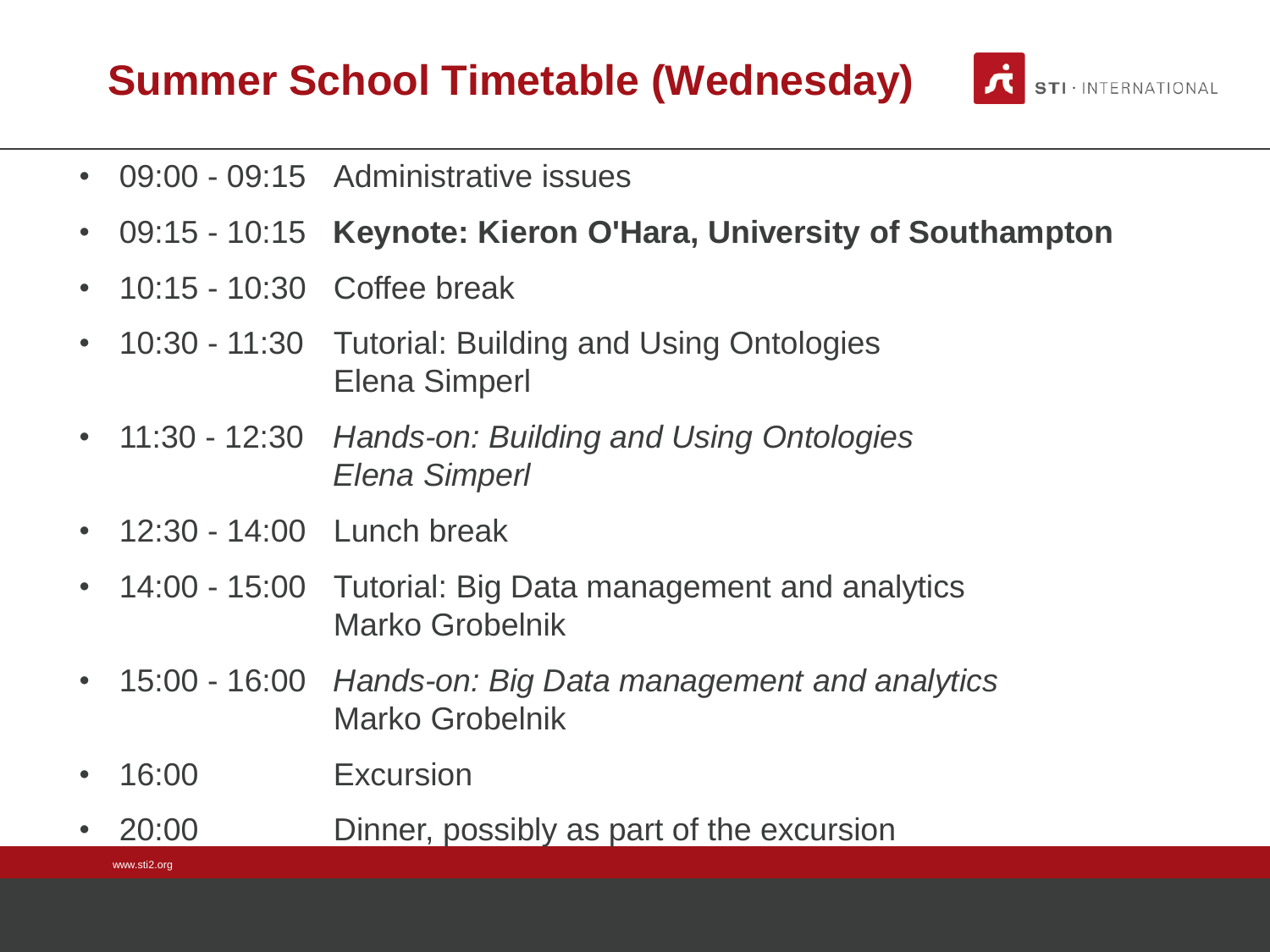#### **Summer School Timetable (Thursday)**

- 09:00 09:15 Administrative issues
- 09:15 10:15 **Keynote: Vassilis Christophides, University of Crete**
- 10:15 10:30 Coffee break
- 10:30 11:30 Feedback session on teaching materials
- 11:30 12:30 Student project work (tutors available)
- 12:30 14:00 Lunch break
- 14:00 18:00 Student project work (tutors available)
- 20:00 Dinner

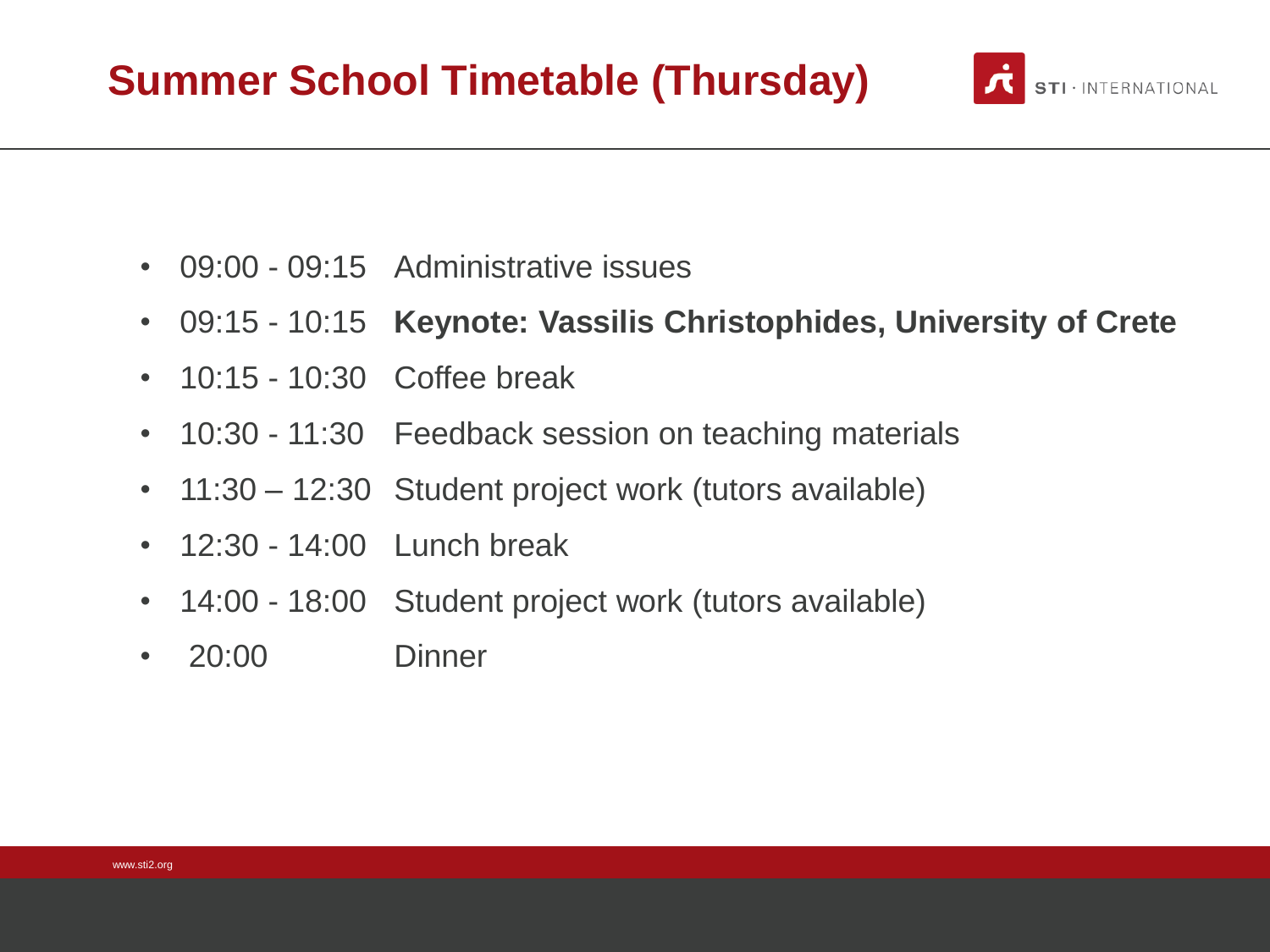#### **Summer School Timetable (Friday)**

- 09:00 09:15 Administrative issues
- 09:15 10:15 **Keynote: Marko Grobelnik, Jozef Stefan Institute**
- 10:15 12:30 Student project work (tutors available upon request)
- 12:30 14:00 Lunch break
- 14:00 18:00 Student project work (tutors available upon request)
- 20:00 Dinner
- 22:00 Party

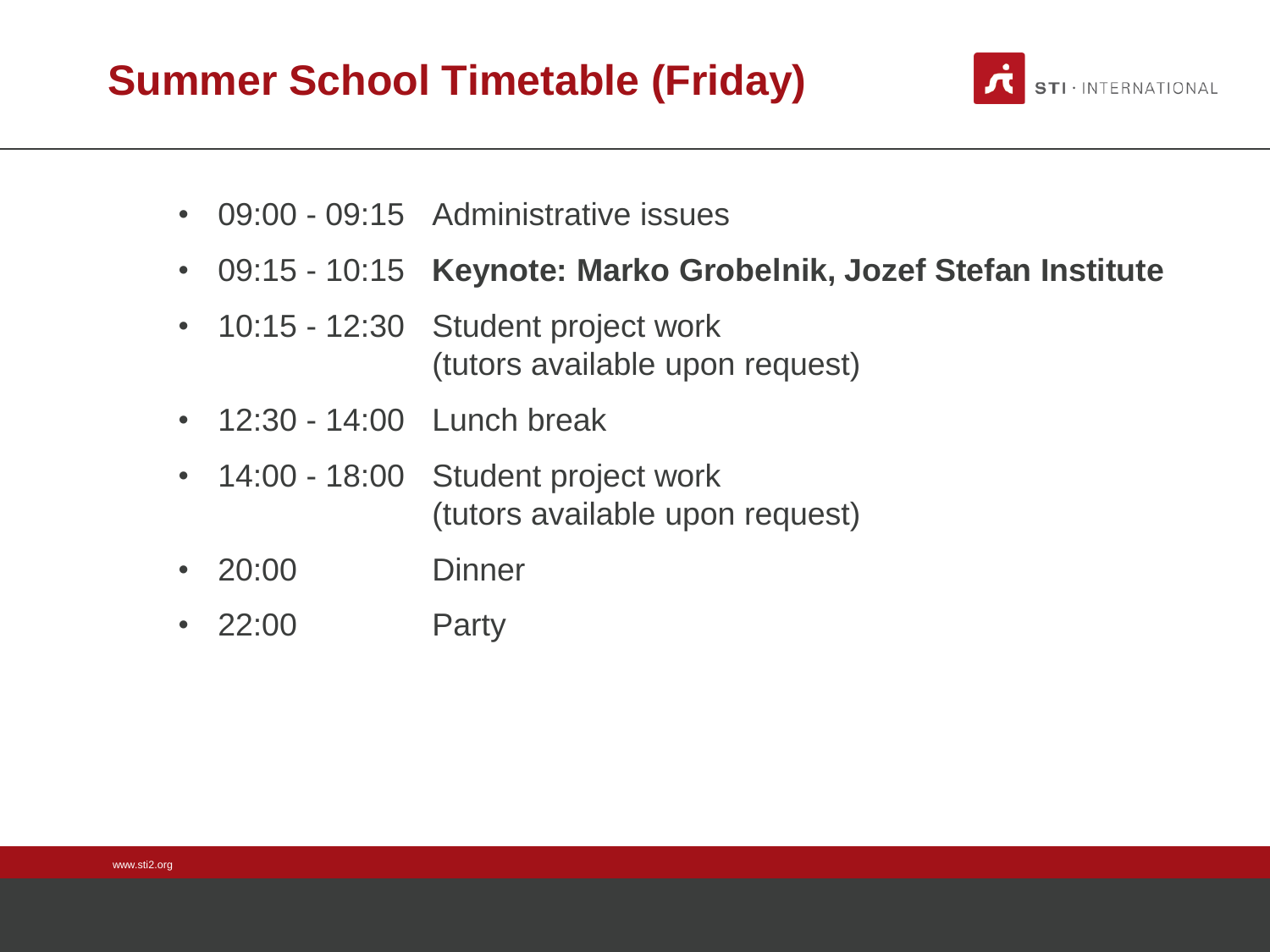#### **Summer School Timetable (Saturday)**



- 09:00 12:00 Student project presentations
- 12:00 12:30 Break and deliberation of judges
- 12:30 13:00 Award ceremony and closing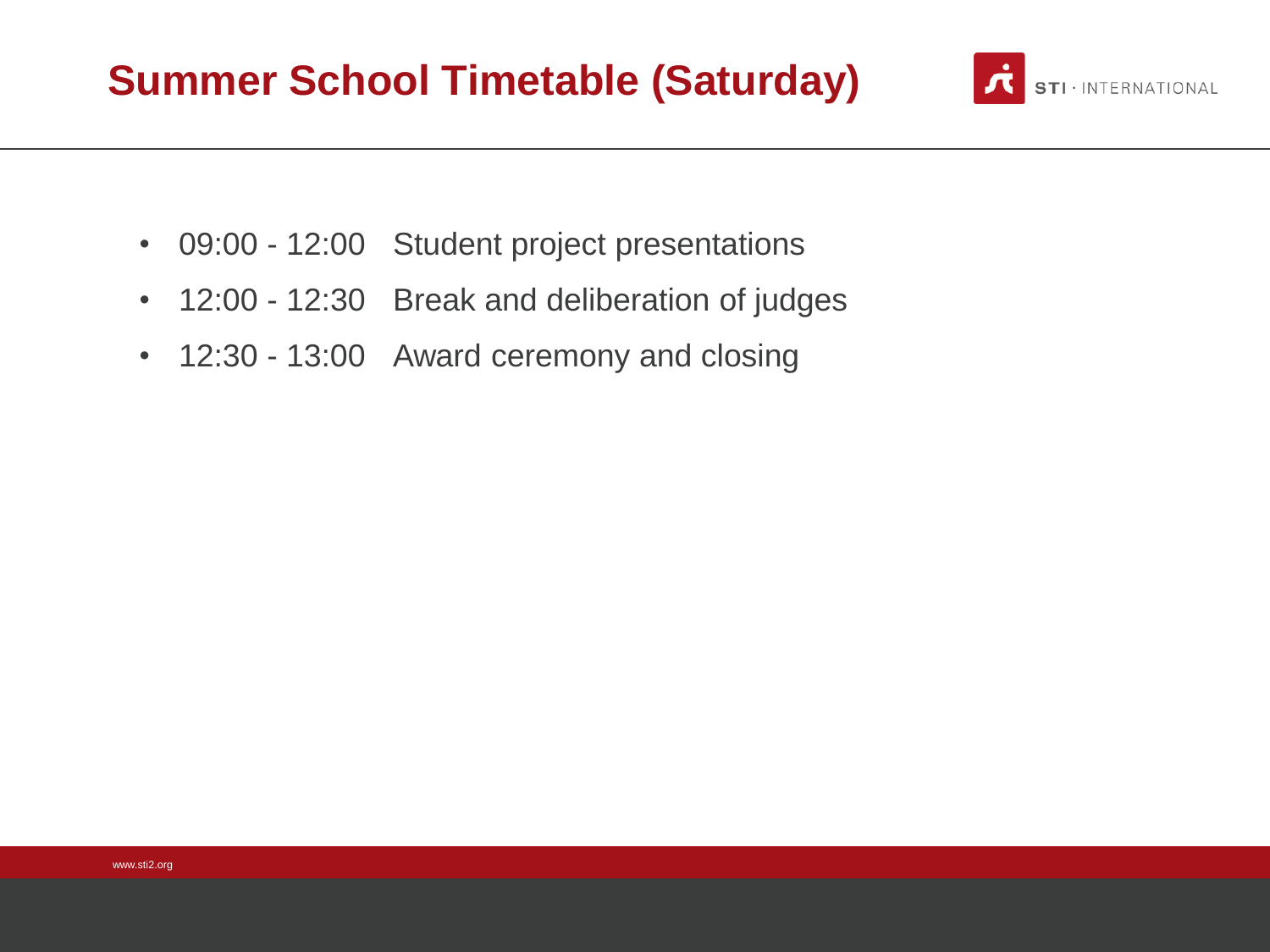

## **FINALLY**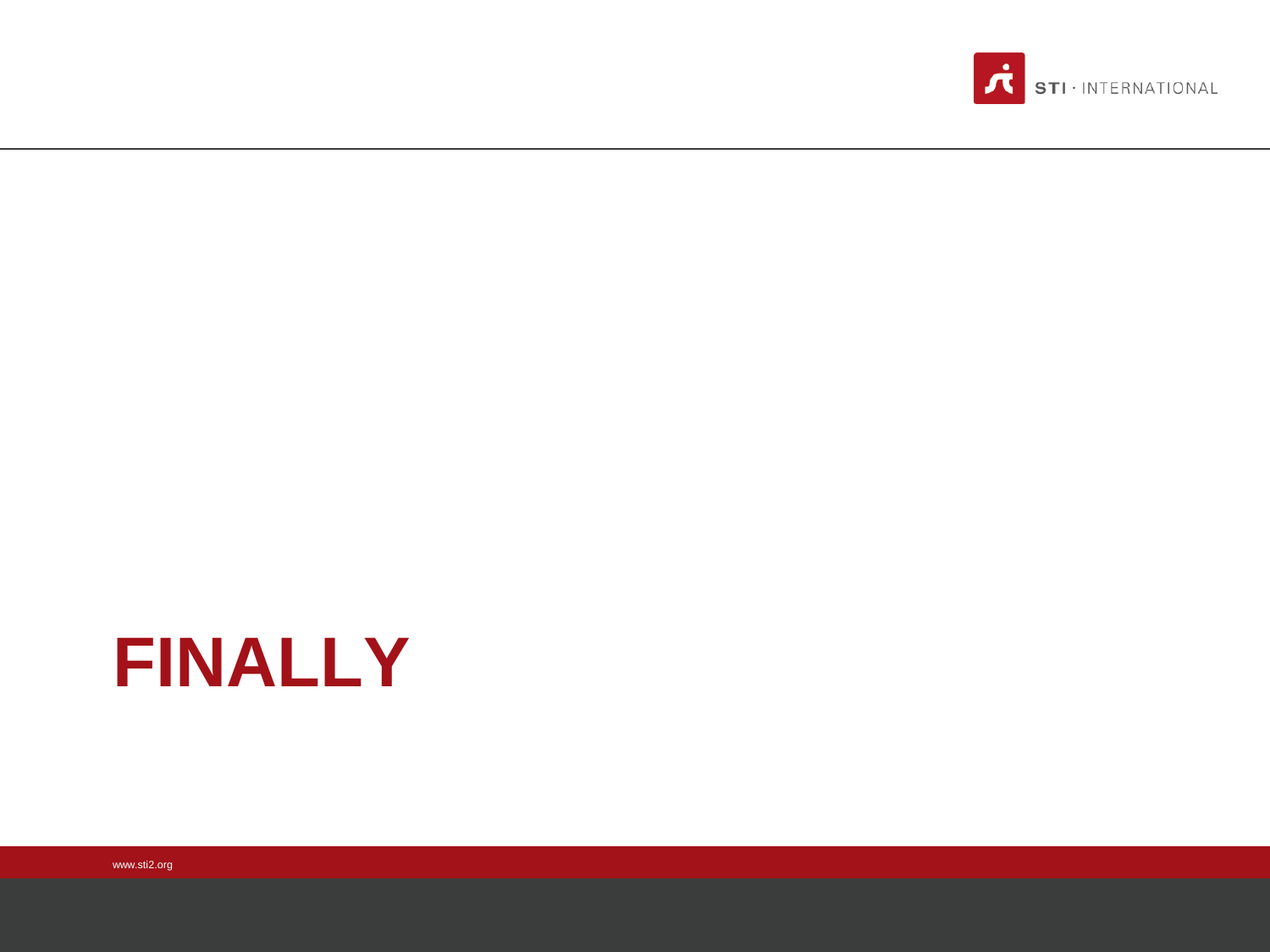

### **HAVE FUN!**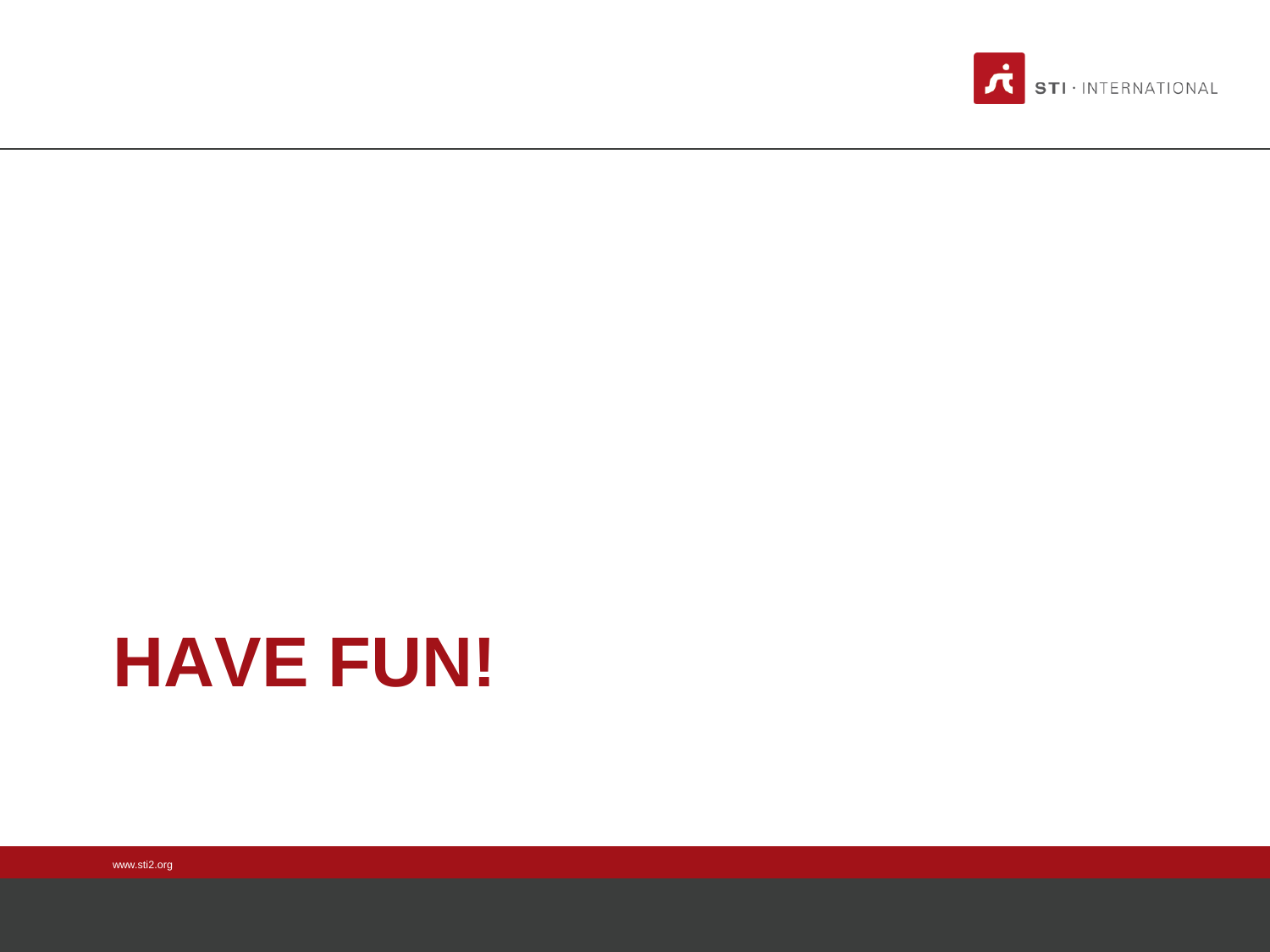#### **Learning by having fun**

- We know people learn more if they enjoy themselves
- Social Programme
	- Excursion on Wednesday
	- Party and disco on Friday
	- Other events are encouraged!

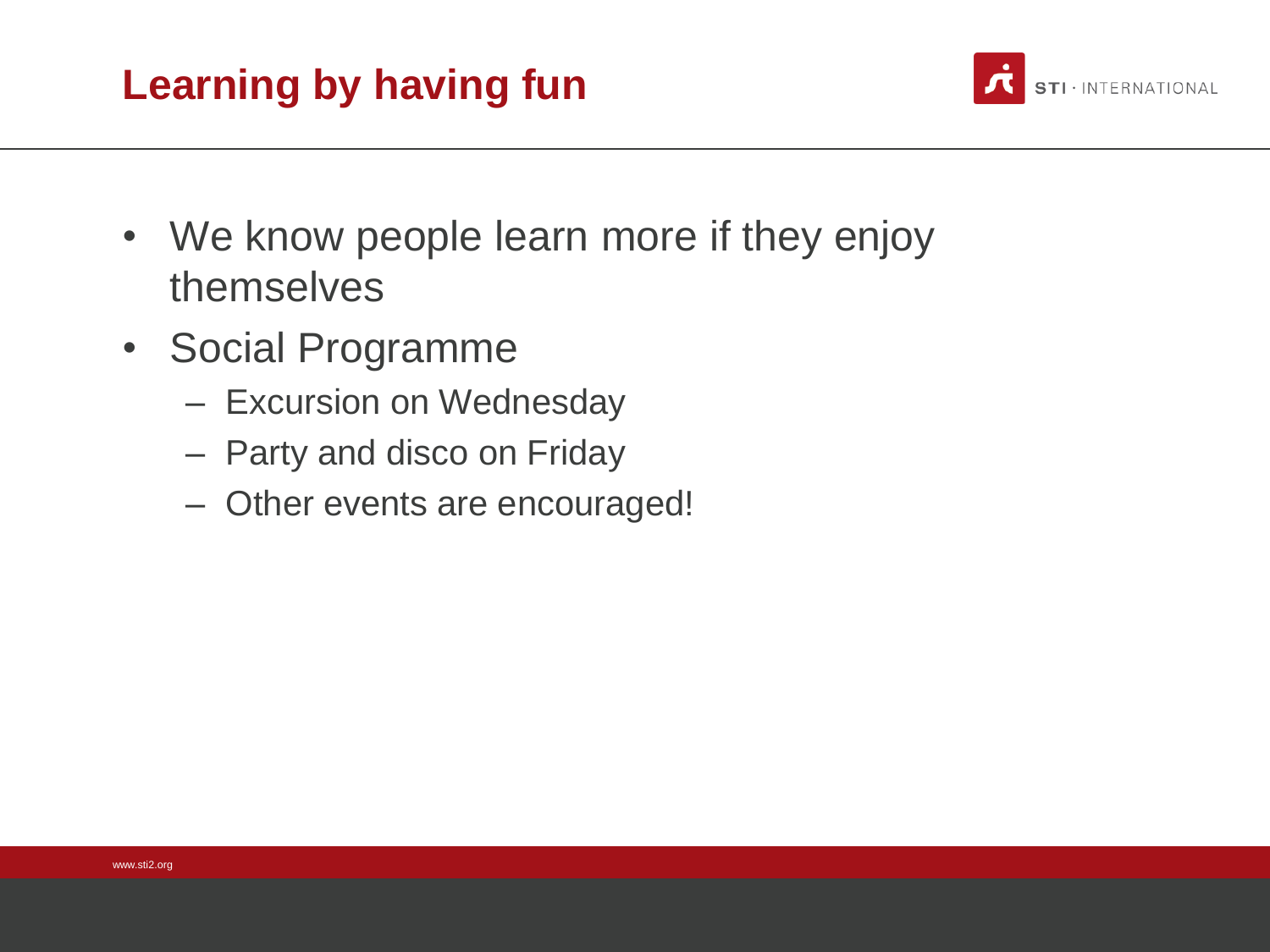#### **Final Final Tips**



- 'Soft' Skills are Important
- Process rather than results
- If you are stuck or confused please ask
- Have fun!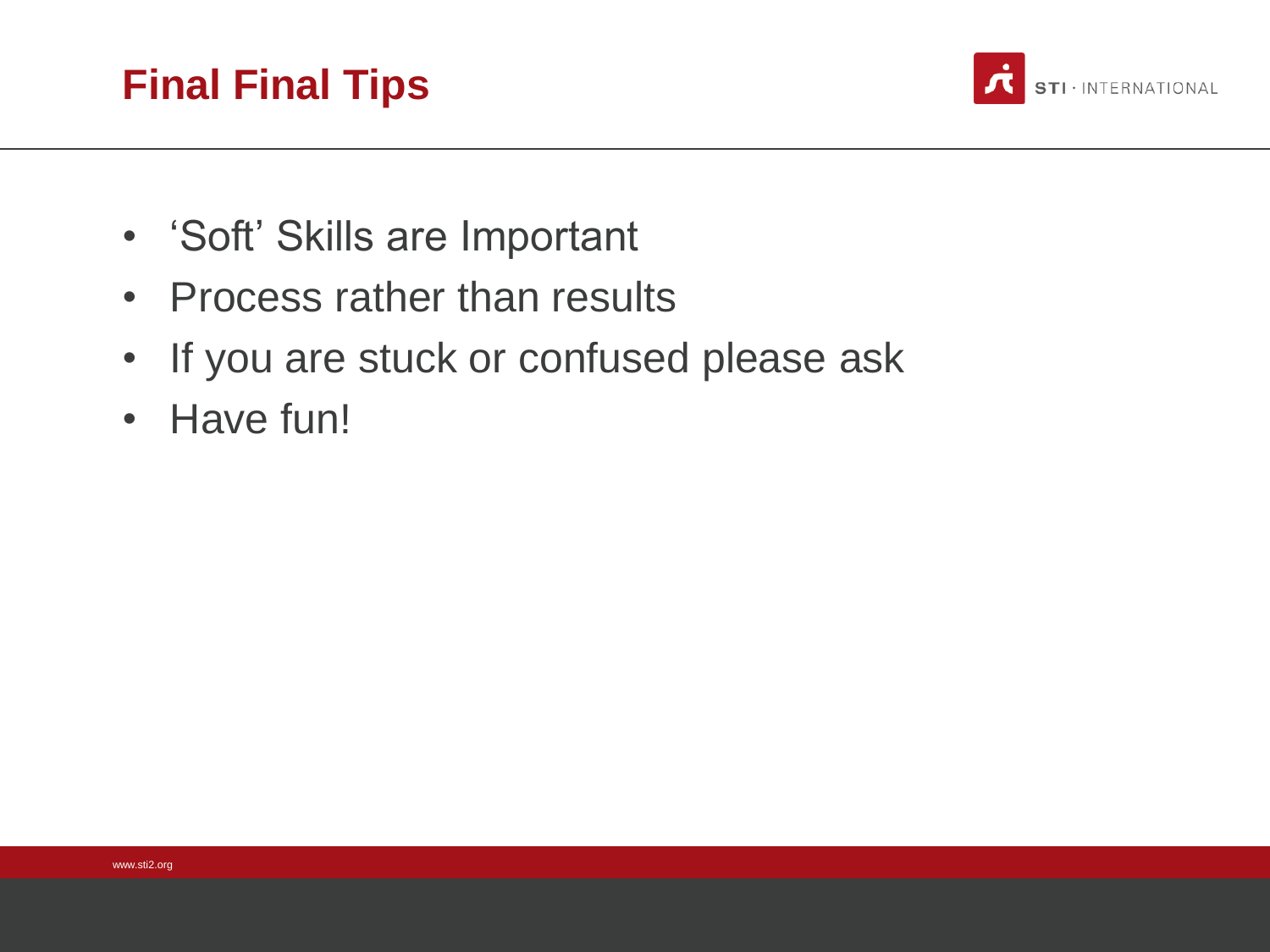



- Wireless
	- SSID eswc-school
	- password "eswc2013"
- #eswcss2013
- [https://www.facebook.com/groups/eswcsummersch](https://www.facebook.com/groups/eswcsummerschool/) ool/